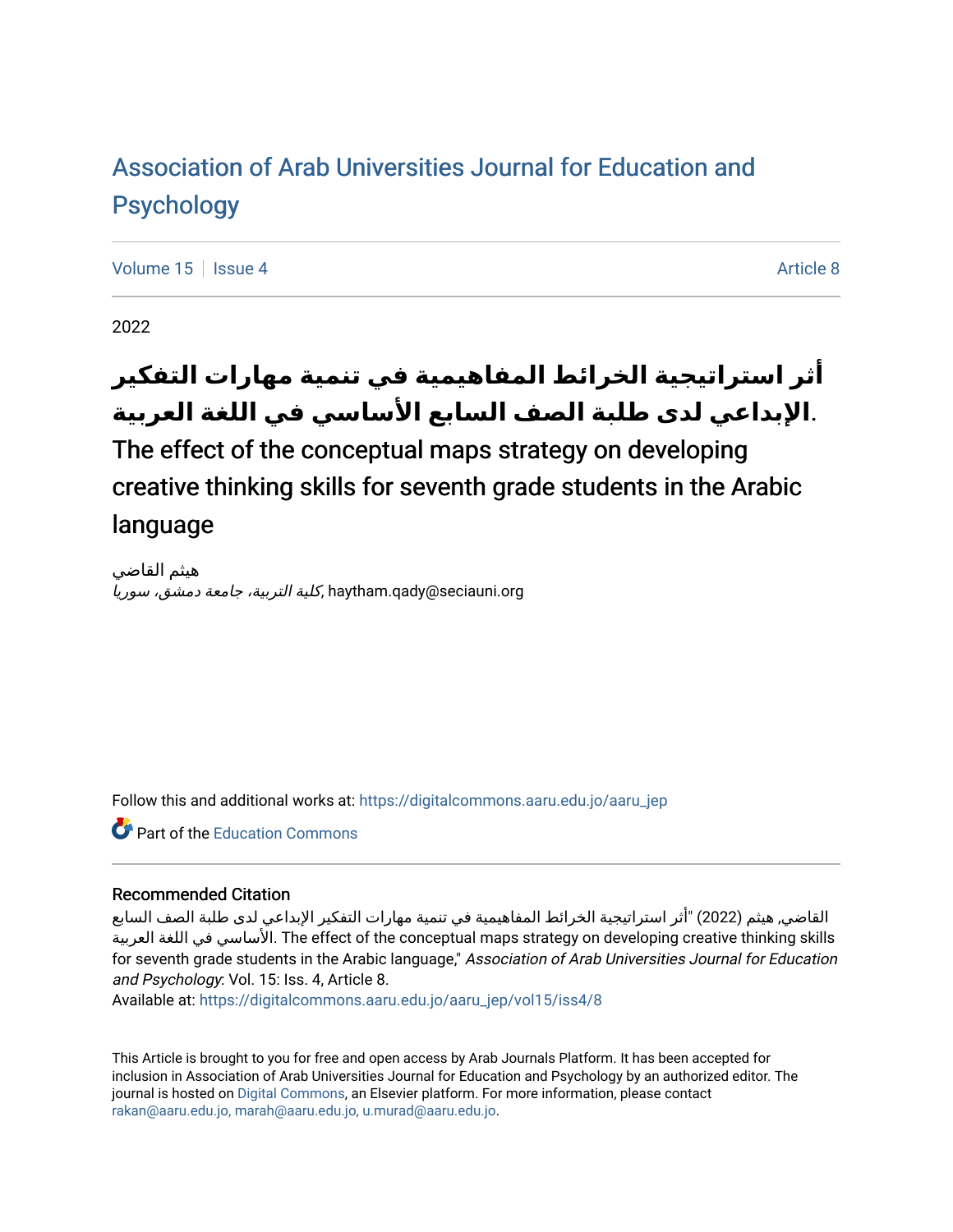أثر إستراتيجية الخرائط المفاهيمية في تنمية مهارات التفكير الإبداعي لدى طلبة الصف السابع الأسا*سي* ف*ي* اللغة العربية. د. هيثم القاضي \*

## ا**لملخص** ،

**تهـدف هـذه الدراسـة إلـى تعـرف أثـر إسـتراتيجية الخـرائط المفاهيميـة فـي تنميـة مهـارات التفكيـر الإبـداعي لـدى طلبـة الصـف السـابع الأساسـي فـي اللغـة العربيـة، ولتحقيـق ذلـك سـعت الدراسـة إلـى الإجابة عن الأسئلة الآتية:** 

**.1 ما أثر إستراتيجية الخرائط المفاهيمية في تنمية مهارات التفكير الإبـداعي لـدى طلبـة الصـف السابع الأساسي في اللغة العربية؟** 

**.2 هـل يختلـف تـأثير إسـتراتيجية الخـرائط المفاهيميـة فـي تنميـة مهـارات التفكيـر الإبـداعي لـدى طلبة الصف السابع الأساسي في اللغة العربية باختلاف الجنس؟** 

 **ّ تكـون مجتمـع الدراسـة مـن جميـع طلبـة الصـف السـابع الأساسـي فـي المـدارس الحكوميـة التابعة لمديرية التربية والتعليم للواء البادية الشمالية الغربية، للعام الدراسي 2008 ـ 2009 والبالغ ،ً و(938) إناثــا حســب إحصــائية مديريــة التربيــة ً وطالبــة: (771) ذكــورا عــددهم (1709) طالبــا ً وطالبـة يمثلـون مـا والتعلـيم للـواء الباديـة الشـمالية الغربيـة. تكونـت عينـة الدراسـة مـن (118) طالبـا ً نسـبته (6.9 % . تـم اختيـار المـدارس بطريقـة العينـة ) مـن مجتمـع الدراسـة تقريبـا العشـوائية الطبقيـة البسـيطة، وتوزيعهـا علـى سـتة شـعب دراسـية مـن مـدارس الـذكور والإنـاث. ولأغـراض الدراسـة قــام الباحــث بإعــداد نمــاذج التــدريس وفــق اســتراتيجية الخــرائط المفاهيميــة، وإعــداد اختبــار التفكيــر الإبداعي لقياس مدى قدرة الطلبة على الإتيان بأكبر عدد ممكن مـن الإجابـات (الطلاقـة)، والإتيـان بإجابات متنوعة (المرونة)، وقد تكـون الاختبـار مـن مجموعـة مـن الأنشـطة الفرعيـة وعـددها (خمسـة أسئلة مفتوحة النهايـة) ، بحيـث تتناسـب مـع كتـاب اللغـة العربيـة، وبعـد جمـع البيانـات وتفريغهـا تمـت معالجتهــا باســتخدام طــرق إحصــائية وصــفية، تمثلــت فــي المتوســطات الحســابية، والانحرافــات المعيارية، وطرق إحصائية تحليلية مناسبة تضمنت تحليل التباين المصاحب (ANCOVA( .**

\*كلية التربية - قسم المناهج والتدريس - جامعة دمشق –سورية.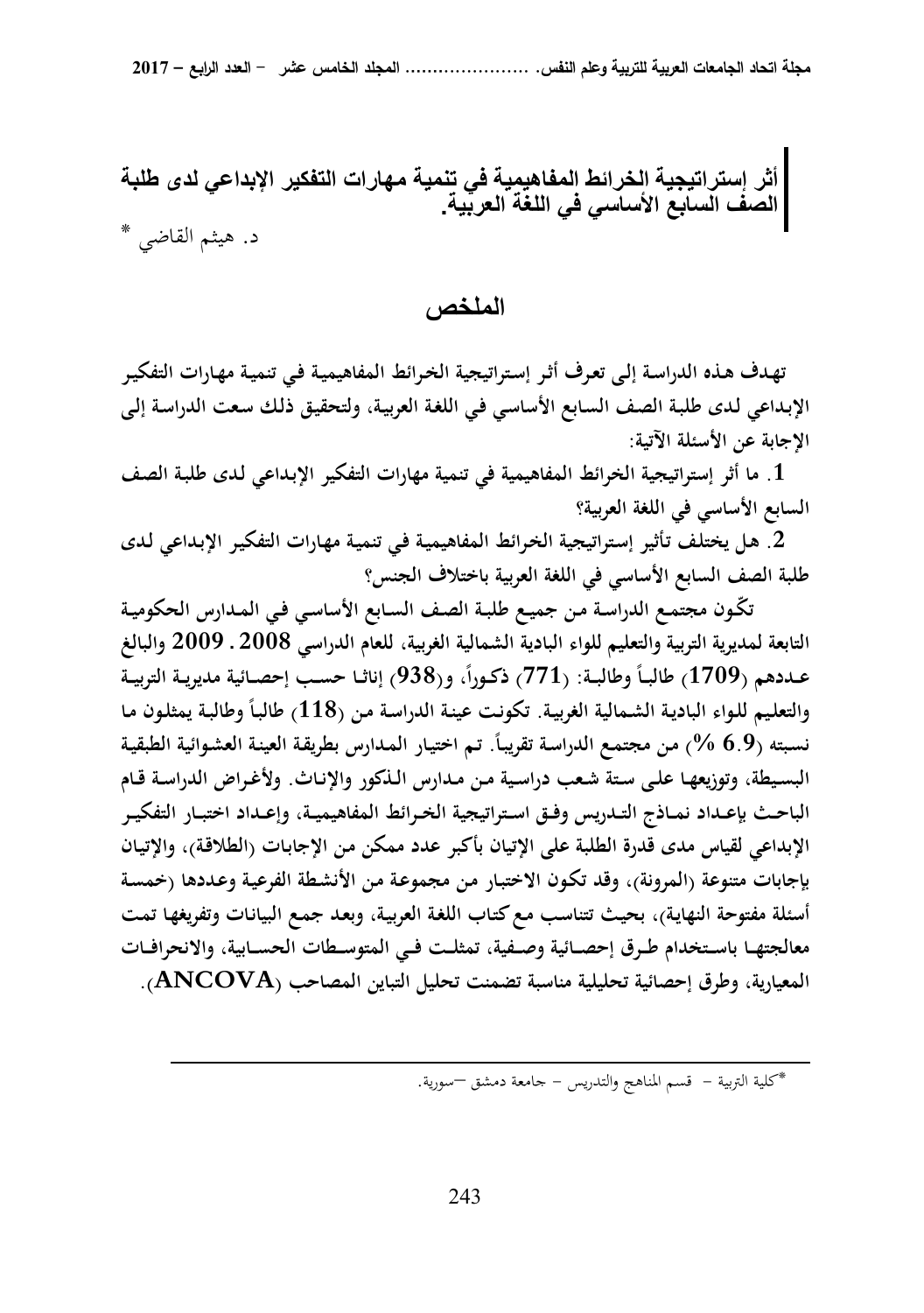**وأظهرت الدراسة النتائج الآتية: وجود فروق ذات دلالة إحصـائية بـين المجموعـات الدراسـية التجريبيـة والضـابطة لصـالح المجموعـة التجريبيـة التـي درسـت إسـتراتيجية الخـرائط المفاهيميـة علـى اختبار التفكيـر الإبـداعي ككـل، وعـدم وجـود فـروق ذات دلالـة إحصـائية بـين المجموعـات الدراسـية تعزى إلى جنس الطلبة على اختبار التفكير الإبداعي ككل. وفي ضوء النتائج التي أسفرت عنها هذه الدراسـة أوصـي الباحـث بـالآتي: ضـرورة اسـتخدام إسـتراتيجية الخـرائط المفاهيميـة لفاعليتهـا، وقلـة كلفتهـا فـي تـدريس اللغـة العربيـة، وإجـراء دراسـات أخـرى للتعـرف علـى تـأثير اسـتراتيجية الخـرائط المفاهيمية، وفاعليتها في المراحل الدراسية المختلفة، وكذلك في المواد الدراسية الأخرى.** 

**الك لمات المفتاحية: استراتيجية الخرائط المفاهيمية، التفكير الابداعي.**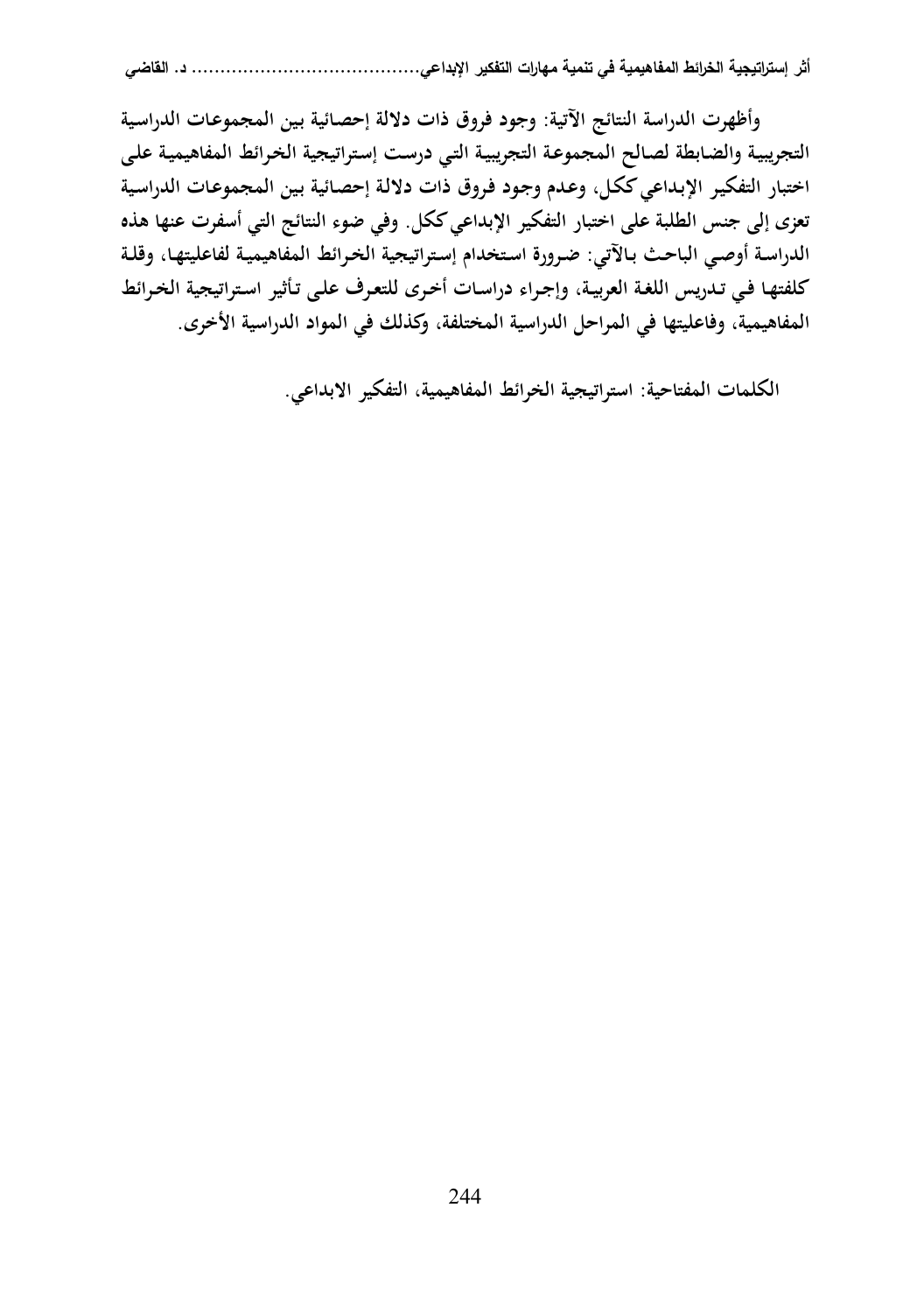## **The effect of the conceptual maps strategy on developing creative thinking skills for seventh grade students in the Arabic language**

## **Dr. Haitham Al-Qady**

College of Education - Department of Curriculum and Teaching - University of Damascus - Syria.

### **Abstract**

This study aims to know the effect of the conceptual mapping strategy in developing creative thinking skills for seventh grade students in the Arabic language. To achieve this, the study sought to answer the following questions:

1- What is the effect of the conceptual maps strategy on developing the creative thinking skills of the seventh grade students in the Arabic language?

2- Does the effect of the conceptual maps strategy on developing creative thinking skills for seventh grade students in the Arabic language differ according to gender?

The study population consisted of all seventh grade students in government schools affiliated with the Directorate of Education for the North-West Badia District, for the academic year 2008, 2009, and their number was ((1709 male and female: (771) males, and 938)) females, according to the statistics of the Directorate of Education of the Badia District Northwest. The study sample consisted of (118) male and female students, representing approximately (6.9%) of the study population. Schools were selected by simple stratified random sampling method, and distributed over six study divisions from male and female schools. For the purposes of the study, the researcher prepared teaching models according to the conceptual mapping strategy, and prepared a creative thinking test to measure the extent to which students are able to come up with the largest possible number of answers (fluency), and to come up with a variety of answers (flexibility), and the choice may be from a set of sub-activities (five questions). open-ended), to fit with the Arabic language book, and after collecting and unpacking the data, it was processed using descriptive statistical methods, represented by arithmetic averages, standard deviations, and appropriate statistical analytical methods that included the analysis of associated variance (ANCOVA).

The study showed the following results: there were statistically significant differences between the experimental and control study groups in favor of the experimental group that studied the conceptual maps strategy on the creative thinking test as a whole, and there were no statistically significant differences between the study groups due to the gender of students on the creative thinking test as a whole. In light of the results of this study, the researcher recommended the following: The need to use the conceptual map strategy for its effectiveness and low cost in teaching Arabic, and to conduct other studies to identify the impact of the conceptual map strategy, and its effectiveness in different academic levels, as well as in other study subjects.

**Keywords**: conceptual mapping strategy, creative thinking.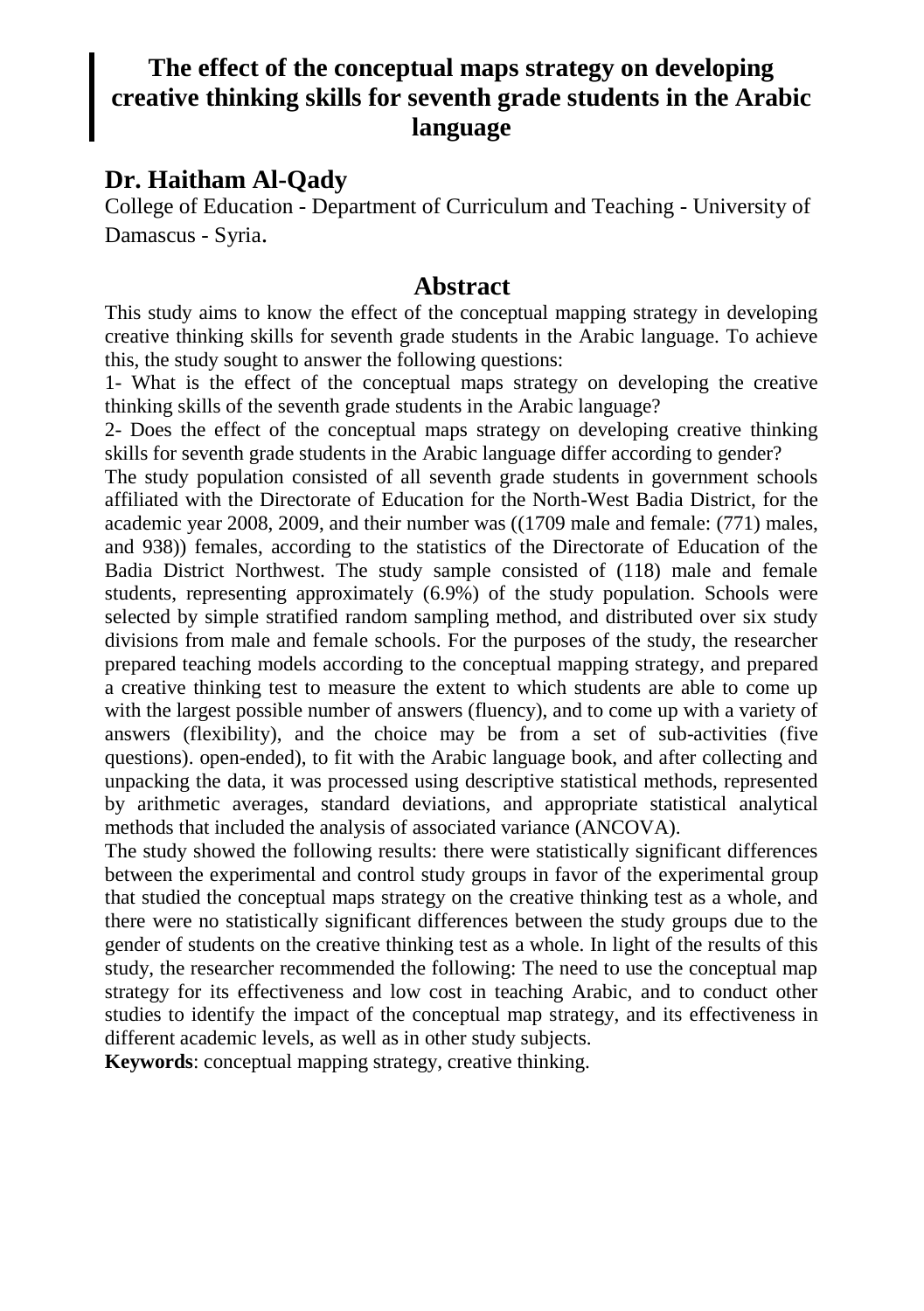#### **.1 مقدمة**

ركزت المناهج الحديثة على ضرورة تعليم كيفية التّفكير بأنواعه، والتقليل من شأن تلقين المعلومة من أجل تمكين المتعلمين من مواجهة المواقف الحياتية المتغيرة، و تفعيل دور المنهج في تيسير عملية التعلم؛ لتنمية طاقـات المتعلمـين نحـو الـتعلم القـائم علـى بنـاء المعلومـات ومعالجتهـا وتحويلهـا إلى معرفـة، بحيـث تتمثـل في اكتشاف العلاقات والظواهر الكونية والإنسانية .

لهـذا تغيرت النظـرة حـول دور المعلـم في أنـه مُـنظم للمعرفـة الموجـودة في المـادة التعليميـة في وحـدات منطقية، ومن ثم ينقلهـا للطلبة مستخدماً التمرين والتكرار كاستراتيجيات لتسهيل استيعابَم للمعلومـات واكتسـابها. إن علـى التربيـة مسؤوليات كبيرة في إعـداد الناشئة، وتزويدهم بمـا يُسـاعدهم علـى مواكبـة هـذا الانفجار المعرفي والتكيف معه، وتحليل مُشكلاتمم التي تعترضهم في حياتمم اليومية (زيتون، 1992).

 و التأمـل في المعرفـة والتعمـق في فهمهـا وتفسـيرها، واستكشـاف أبعـاد الظّـواهر والاسـتدلال علـى أبعادهـا المستترة؛ بمنظومات حية من البحث والتقصي، وكذلك التخطيط ومراقبة التقـدم، وبـذل جهـود ذاتيـة لتقـويم طريقـة وسـرعة الأداء، واتخـاذ القـرارات، واختبـار سـلامة العمـل، وسـلامة وجـودة الاسـتراتيجيات المتبعـة في الأداء، وهذا بدوره يكون إدارة جيدة لعملية التّفكير (عريان، 2003، ص 113–139). ونظراً لأهمية اً الاستراتيجيات التي تُستخدم في تنمية مهارات التفكير، وللفائدة العظيمة التي تُقدمها هذه الاستراتيجيات في تطوير عمليتي التعليم والتعلّم، رأى الباحث أن من المناسب والمفيد أن يتعرض لاستراتيجية تدريس غاية في الأهمية، إذ تقوم على تنمية التفكير الإبداعي لدى المتعلمين.<br>-

 و مـن منظـور البنائيـة في الـتعلم ضـرورة الـربط بـين المعلومـات المرجـو كسـبها وبـين مـا يمتلكـه الفـرد مـن معلومات. فالتشبيه يمثل أداة فعالة في تسهيل عملية بناء المعرفة التي يقوم بما الفرد على قاعدة من المفاهيم الـتي يعلمهـا والمتاحـة ببنيتـه المعرفيـة السـابقة. فـالتعلم بالتشـبيهات يسـهل مـن فهـم المفـاهيم اـردة، بتركيزهـا علـى التشـبيه مـع العـالم الحقيقـي الـذي يحيـاه الفـرد (زيتـون، 2002 ). ويـرى بياجيـه Piaget أن الـتعلم المعـرفي هـو: عمليـة تنظـيم ذاتيـة للتراكيـب المعرفيـة للفـرد تسـتهدف مسـاعدته علـى التكيـف. أي أن الكـائن الحي يسـعى للـتعلم مـن أجـل التكيـف مـع الضـغوط المعرفيـة الممارسـة عليـه أثنـاء تفاعلـه مـع العـالم التجـريبي، وتـؤدي هـذه الضـغوط إلى حالـة مـن الاضــطراب أو عـدم الاتـزان المعـرفي ممـا يدفعـه بعمليـة التنظـيم الـذاتي لاستعادة حالة الاتزان المعرفي ، ومن ثم تحقيق التكيف مع الضغوط المعرفية (زيتون وزيتون، 2003 ).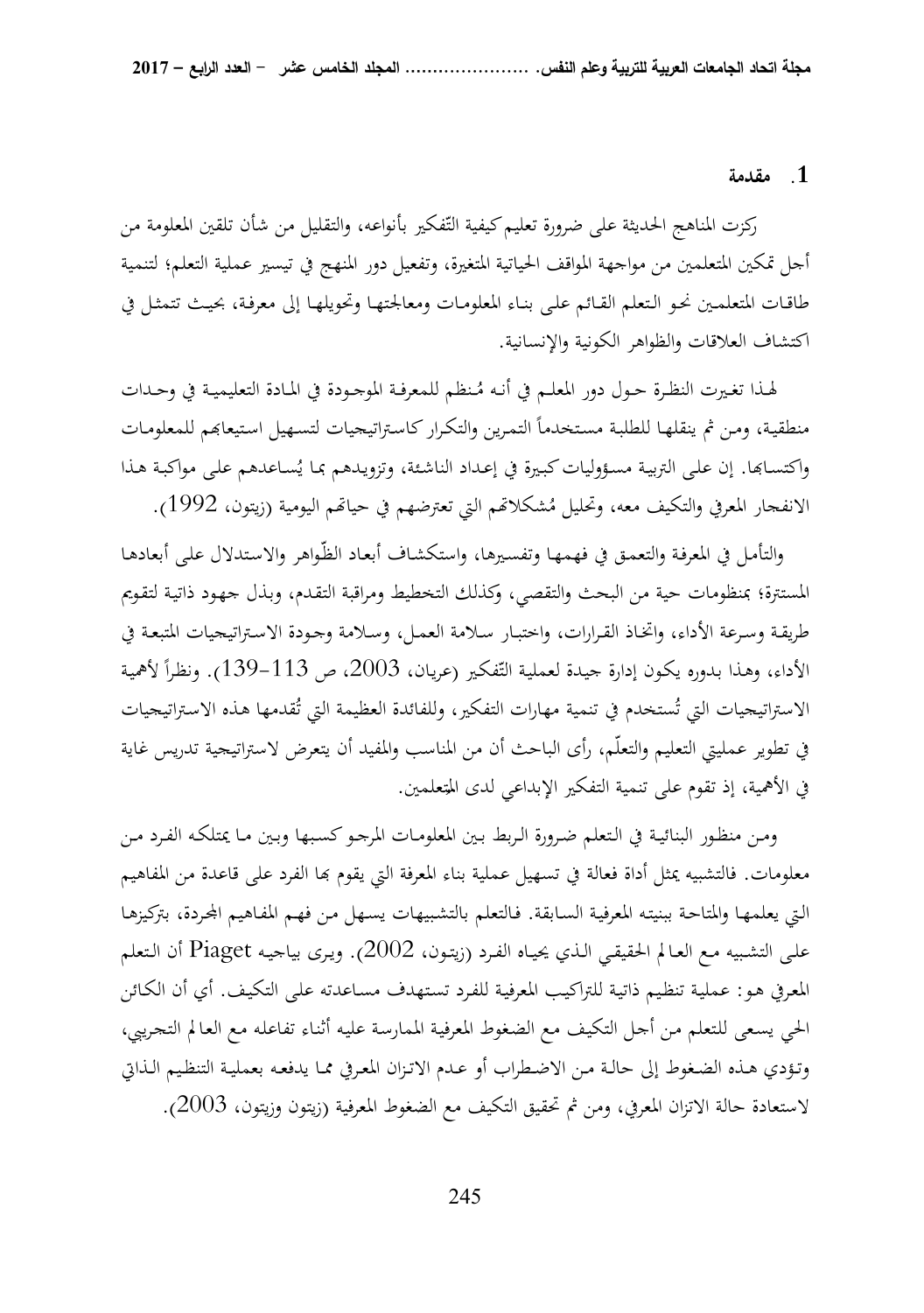وركّز اوزبل في نظريته للتعلم Ausbel Learning Theory على تأثير المعرفة القبلية لدى الطلبة في الـتعلم اللاحـق ذي المعـنى، وميـز بـين الـتعلم ذي المعـنى والـتعلم الصـمي. فـالتعلم ذو المعـنى يحـدث عنـدما يقوم الطالب بشكل واع وواضح بربط المعرفة الجديدة بالمعرفة الموجودة لديه، ويحدث الـتعلم الصـمي عنـدما يقوم الطالب بإدخال المعرفة الجديدة بشكل عشوائي إلى بنائـه المعـرفي ( ,Jegede & Okebukola 1988). ويتم تنظم البنية المعرفية للفرد في صورة هرميـة، فضـلاً عـن أن الـتعلم الجديـد يحـدث بـإدراج الفـرد لمعاني هذا المفهوم تحت المفاهيم الموجود في بنيته المعرفية.

وطوّر Novak فكرة التمثيل الهرمي للمفاهيم إلى ما أسماه بالخرائط المعرفية cognitive maps أو الخرائط المفاهيمة maps concept، وهي عبارة عن تمثيل تركيبي يبين العلاقة بين المفـاهيم كمـا يمثـل سمة هامـة للمعرفـة التقريريـة للطالب في مجـال المحتوى (Ruizprimo & Shavelson, 1996). ويعّرف كـل مـن (Moreira & Marco,1997) خـرائط المفـاهيم بأنَّفـا: "مجموعـة مـن الرسـوم التوضـيحية ثنائيــة الأبعــاد، تـبرز العلاقــات المتدرجــة بــين المفــاهيم بصــورة هرميــة"، ويعّرفهــا واندرســي (,1990Wandersee (بأـا : عبـارة عـن رسـم تخطيطـي لتوضـيح مجموعـة مـن المعـاني المتضـمنة للمـادة التعليمية في إطار من الاقتراحات.

ويرى سيزمر واوسبرون (Sizmur & Osboren, 1997) أن إستراتيجية الخرائط المفاهيمية تستخدم لدعم النقاش بين الطلبة حول المفاهيم؛ وذلك لتشجيع عملية التعلم مـا أمكـن. وتعـد اسـتراتيجية الخريطة المفاهيمية طريقة فاعلة وأداة مهمة، لمساعدة الطلبة على تنظيم المفـاهيم العلميـة بطريقـة الـتعلم ذي المعنى، لـذا فهـي أداة تعليميـة تعـزز التعلم الفعـال المتضـمن ربط المفـاهيم الجـديـدة بالبنيـة المفاهيميـة السـابقة لدى المتعلم ( 1985 ,Ault( .

ويعتقد كينشن (Kinchin, 2000) أن الشبكات المفاهيمية أداة قوية لمساعدة المعلمين على فهم المخططات المفاهيمية وتركيب المعرفة لدى الطلبة أي البنية التركيبية للمفاهيم لديهم. ويعّرف كل من نوفاك وجوين (Novak & Gowin,1995) الشبكة المفاهيمية بأنحا عبارة عن أداة تخطيطية تمثل مجموعة من معاني المفاهيم المترابطة ضمن شبكة من العلاقات. بحيث يتم ترتيب المفاهيم فيها بشكل هرمي تتسلسل من المفاهيم الأكثر عمومية وتجريداً إلى الأقل عمومية وتجريداً وفق نظرية أوزوبل للتعلم. ويذكر كل من زيتون (1999)، ونوفاك وجوين (1995) أن إستراتيجية الخرائط المفاهيمية رسوم تخطيطية تظهر العلاقة بين مفهوم وآخر، وتعمل على عكس التنظيم المفاهيمي لفرع من فروع المعرفة. وهذه الخرائط ذات بعد واحد أو بعدين. فذات البعد الواحد عبارة عن قوائم من المفاهيم تميل أن تكون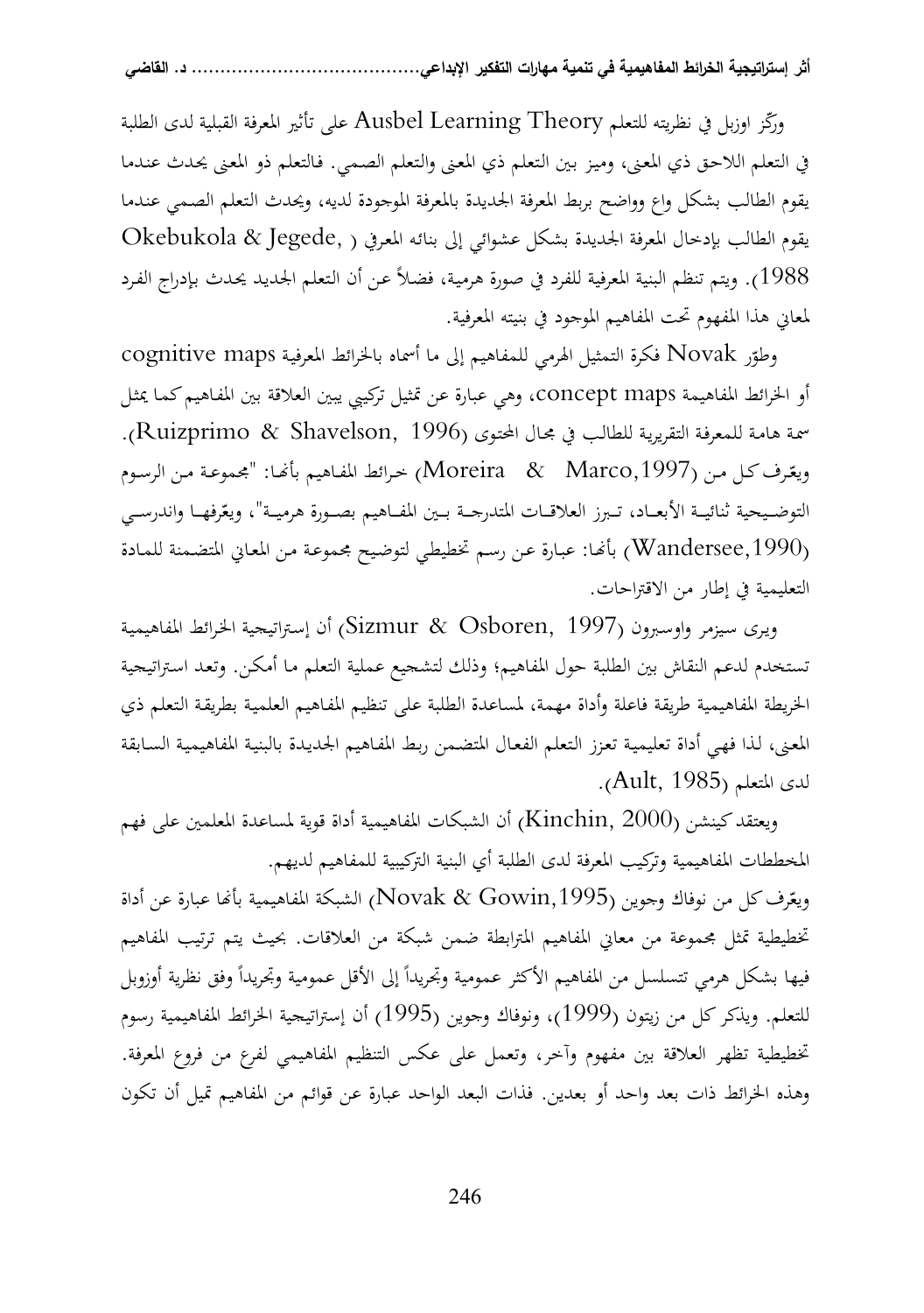خطأ رأسياً. أما ذات البعد الثنائي فتبين مزايا كل من الأبعاد الرأسية والأفقية، وهي في هذه الحالة تسمح بتمثيل العلاقات بين المفاهيم تمثيلاً كاملا.ً

 وتظهر أهمية اسـتخدام إسـتراتيجية الخـرائط المفاهيميـة وفائـدا لكـل مـن المعلـم والمـتعلم علـى حـد سـواء، فهـي تسـاعد المعلـم علـى ربـط المفـاهيم الجديـدة ببنيتـه المعرفيـة، وتسـاعده في البحـث عـن العلاقـات بـين المفــاهيم. وتســاعد المــتعلم علــى الــربط بــين المفــاهيم الجديــدة وتمييزهــا، وتــزوده بملخــص تخطيطــي لكــل مــا يتعلمــه. أمــا عــن أهميتهــا للمعلــم فهــي تســاعده علــى التركيــز علــى الأفكــار الرئيســة للمفهــوم الــذي يقــوم اً بتدريسـه، وتسـاعده في الكشـف عـن المفـاهيم الخاطئـة الـتي قـد تنشـأ لـدى المتعلمـين، وتسـاعد المعلـم أيضـا على قياس مستويات بلوم العليا: التحليل، والإبداع، والتقويم لدى طلبته (الخليلي وزملاؤه، 1996 ).

ويـرى سـلامة (2002، ص22) أن اسـتراتيجية الخـرائط المفاهيميــة تكـون أكثـر فاعليـة عـن طريـق اسـتخدامها قبـل تعلـم المهمـة التعليميـة وبعـدها. فاسـتخدامها قبـل البـدء بعمليـة الـتعلم تسـاعد في توضـيح الأفكـار الرئيسـة الـتي سـيتم التركيـز عليهـا في تلـك المـادة، وتوضـيح المسـارات الـتي سيسـلكها المعلـم وطلبتـه فيهـا. وبـذلك تعمـل الخريطـة المفاهيميـة كمـنظم متقـدم يبـين أهميــة التمهيـد لمـادة الـتعلم بمعلومـات تشـمل عموميـات محتواهـا قبـل الـدخول إلى تفصيلاتها. أمـا بعـد إكمـال المهمـة التعليميـة فإنهـا تعمـل علـى تزويـد المتعلم بملخص تخطيطي لما تم تعلمه وتحصيله في تلك المهمة.

ويصف (Novak, 1990) أربع طرق تظهر بحا قيمة الشبكات المفاهيمية، وهذه الطرق هي: استراتيجية تعلمية (Strategy Learning( ، ويحدد لها ثلاثة مبادئ رئيسـة: مبـدأ الاسـتمرارية: ويمكـن تحقيق ذلك بالتنفيذ المتتابع لتدريس المفاهيم حسبما تشير إليه العلاقات الارتباطيـة السـهمية الـتي توضـحها الخريطة، ومبدأ التنظيم (التتابع): وتحقيق إستراتيجية الخـرائط المفاهيميـة هـذا المبـدأ بالأخـذ بفكـرة الهرميـة في بناء الأفكار المتضمنة فيها، ومبدأ التكامل: ويتحقق من العلاقات الشبكية والتقاطعات بين المفاهيم .

 إن اسـتراتيجية الخـرائط المفاهيميـة (Strategy Maps Concept(: يمكـن ـا اسـتخدام خـرائط المفاهيم في مساعدة الطلاب على التعلم ذي المعنى سواء أكـان ذلك في شكل اسـتراتيجية قائمـة بـذاتها أم في صـورة نشـاط يـدخل ضـمن الاسـتراتيجية. وتسـاعد خـرائط المفـاهيم علـى بقـاء الأثـر للـتعلم بـربط الـتعلم الجديـد بـالتعلم السـابق. وإن إسـتراتيجية الخـرائط المفاهيميـة تسـتعمل كـأداة فعالـة في الكشـف عـن المفـاهيم الخاطئــة لــدى المـتعلم وتعــديلها (Robinson,1999). وإنّصــا أداة في عمليــة التصــميم التعليمــي ـهل Instructional Design ) ّ ): بـالتخطيط والتنظـيم. ممـا يس رؤيـة العلاقـات بـين المفـاهيم (زيتـون، 2000)، و كوسـيلة لتقـويم الطالـب للمفـاهيم العلميـة. وأشـار كـل مـن ( ,Gowin & Novak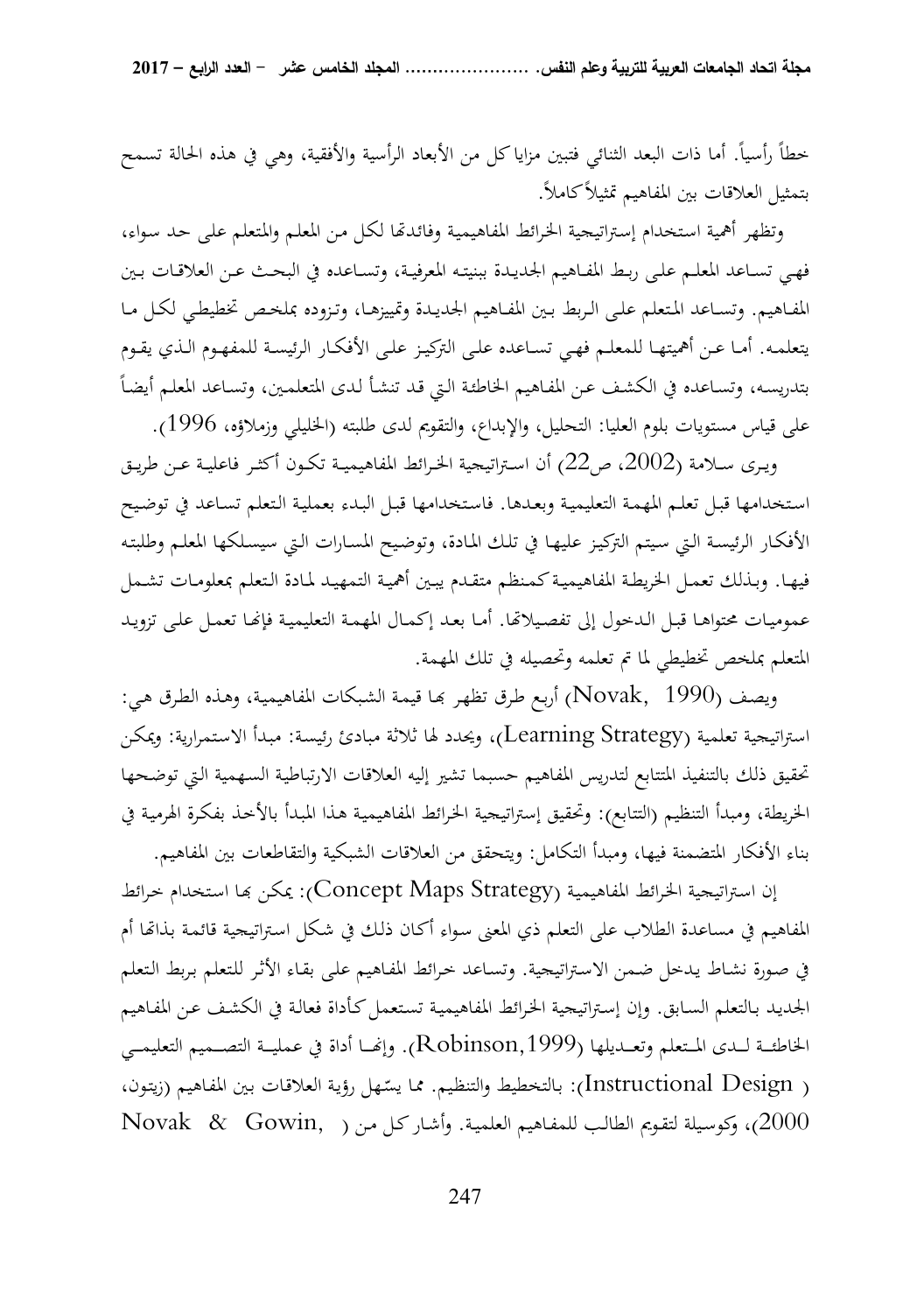1995) إلى فاعليـة اسـتخدام إسـتراتيجية الخـرائط المفاهيميـة كـأداة للتقـويم، إذ تسـاعد الطلبـة في الوقـوف على القدرة الكبيرة لديهم، ليفهموا الأحداث والأشياء المحيطة بهم. ويحصل الطلبة بالنتيجة على المعلومات الثابتة حول المفاهيم المقدمة لهم بتكليفهم برسم الخريطة، وللخرائط المفاهيمية فوائد كثيرة، يرى الباحث أن أهم هذه الفوائد يمكن تلخيص أهمها بما يأتي:

- تحديد مستوى التعلم الذي توصل إليه المتعلم.

 - تســاعد المعلــم والمــتعلم علــى اســتيعاب المعرفــة الســابقة، ومعرفــة أهميتهــا في اكتســاب المعرفــة الجديــدة . (Okebukola, 1992)

– تجعــل المـتعلم متمكنــاً مــن توســيع معرفتــه، وتجعلــه يتقــدم بــوعي، وتــديم البحــث والتنقيــب لديــه . (Mckenna & Kear, 1990)

– تؤثر إيجابياً في اتجاهات المتعلمين نحو التعلم (Okebukola, 1992).

 - تنسـجم مـع فعاليـات اسـتراتيجيات الـتعلم التعـاوني، فرسـم الخـرائط بأسـلوب تعـاوني يسـاعد الطلبـة علـى اكتشـاف الغمـوض واسـتبعاد المعلومـات الزائـدة. (عبيـدات، 2000). ,Volkl & Ritchie( . 2000)

 - ولكـون هـذه الاسـتراتيجية اسـتراتيجية توليديـة فإـا تزيـد مـن جاذبيـة النشـاط التعليمـي، ومـن اسـتيعاب المتعلمين بمختلف مستوياتهم، فضلاً عن أنما تزيد من الانتباه الطوعي (Wittrock, 1990).

أما بالنسبة للتفكير الإبداعي فقد أورد المربون له العديد من التعريفات، ومن هذه التعريفات: فقد عرّفه تورنس (1962 ,p16،Torrance ) بأنه: "عملية يُصبح فيها الفرد حساساً للمشكلات، فهي عمليــة إدراك الثغــرات، والاخــتلال في المعلومــات، وشــعور بعــدم الاتســاق بــين المعلومــات، ثم البحــث في الموقف بما يمتلك من معلومات فيضع الفروض، ويختبر صحتها، ويعدل الفـروض، ثم يعيـد الاختبـار، ويـربط بين النتائج، وأخيراً يُحدد النتيجة".

أما جروان فيعرف الإبداع بأنـه: "مزيج من القُدرات والاستعدادات والخصـائص الشخصية التي إذا مـا وجـدت بيئة مُناسبة يمكن أن ترقى بالعمليات العقلية لتؤدي إلى نتاجـات أصيلة ومفيـدة، سواء بالنسبة لخـبرات الفـرد السـابقة أو خـبرات المؤسسـة أو اتمـع أو العـالم إذا كانـت النتاجـات مـن مسـتوى الإنجـازات الإبداعية في أحد ميادين الحياة الإنسانية" (جروان، 2002، ص 22).

ويعّرف جروان التفكير الإبداعي بأنه: "نشاط عقلي مُركب وهادف توجهه رغبة قوية في البحث عن حلول أو التوصـل إلى نواتج أصيلة لم تكـن معروفـة سـابقاً"، ويوصف التفكير الإبـداعي بأنـه تفكير مُنتج Productive، أو تفكــير تباعــدي Divergent، أو تفكــير جــانبي Lateral) جــروان، ،2004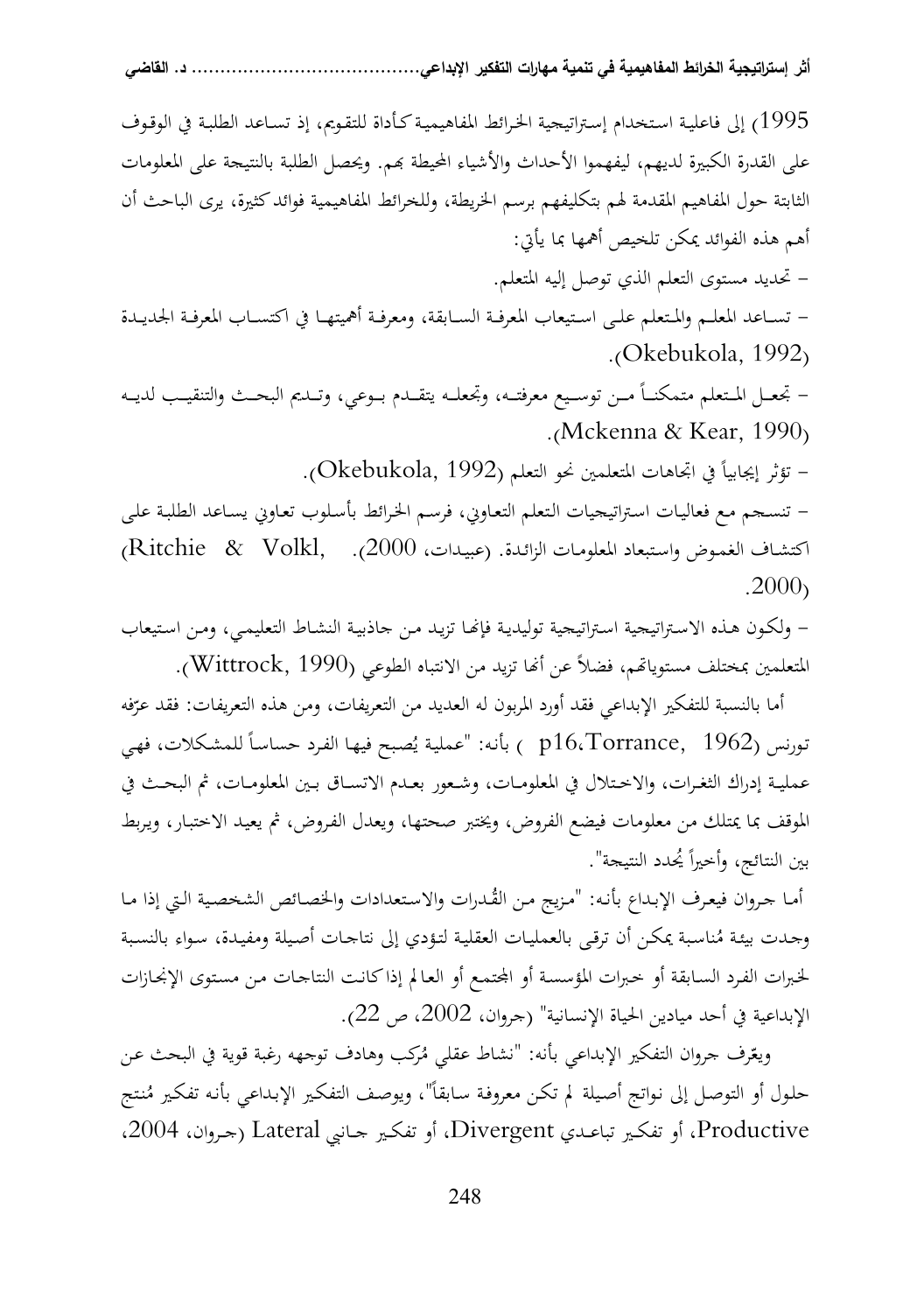ص 83). وأورد طافش تعريفاً للتفكير الإبداعي بأنه: "عملية عقلية تتميز بالشمولية والتعقيد، وتنطوي على عوامل معرفية وانفعالية وأخلاقية مُتداخلة تُشكل حالة ذهنية نشطة وفريدة"، وهو: "سلوك هادف لا يحدث في فراغ أو بمعزل عن محتـوى معـرفي ذي قيمـة؛ لأن غايتـه تـتلخص في إيجـاد حلـول أصـيلة لمشـكلات قائمـة في أحـد حقـول المعرفـة أو الحيـاة الإنسـانية، وبالنتيجـة فهـو تفكـير متشـعب أصـيل عـادة مـا يتحـدى ويخترق مبادئ موجودة ومألوفة ومقبولة. لهذا يُستخدم في إنتاج أكبر عدد ممكن من الأفكار حول المشكلة التي يتعرض لها، وتتصف هذه الأفكار بالتنوع، والاختلاف، وعدم التكرار أو الشـيوع" (طـافش، ،2004 ص 18 ).

ويعّرفه (p66،Marazano,2004) بأنـه "القـدرة علـى تكـوين تركيبـات جديـدة للأفكـار لتلبيـة حاجة ما". لهذا فهو نوع من التفكير يوضع في نمط مُعين، بحيث يؤدي إلى نتـائج إبداعيـة. والمعيـار المطلـق<br>.. للإبـداع هـو النتـاج (qutput) لـذا فالشـخص المبـدع هـو الـذي يحصـل وباسـتمرار علـى نتـائج إبداعيـة. وللتفكير الإبداعي عدد من الأسس النظرية منها أن الإبداع بـالتوافق مـع الرغبـة الشـديدة والإعـداد المسـبق، ويستلزم أن يعمل الفرد نحاية طاقته لا من وسطها، ويتطلب تقويماً داخلياً لمصادر الضبط، ويتضمن إعادة تشكيل الأفكار، ويمكنه من السماح لحرية التفكير.

وهكذا تعددت تعريفات التفكير الإبداعي وتنوعت، ويمكن حصر مضامينها بالآتي: تعريفات رَّذرت على العمليات العقلية التي تتصف بالتعقيد، وتعريفات ركزت على النتاج الإبداعي، وأخرى ركزت على الڤُدرات والاستعدادات مع وجود البيئة المناسبة، وتعريفات ركزّت على العملية الإبداعية والبحث عن حلول. إضافة إلى التركيز على المواقف المشكلة أو السمات الشخصية؛ لهذا ففي التفكير الإبداعي أصالة وحداثة، وحل للمواقف المشكلة، وتفاعل للفرد المبدع مع البيئة وبالنتيجة فائدة على المستوى الفردي والاجتماعي.

وبمراجعة لهذه التعريفات يمكن ملاحظة أن التفكير الإبداعي عملية عقلية مُعقدة ومتعددة الخطوات، تتداخل فيها عوامل كثيرة تتأثر بما وتؤثر فيها بغية البحث عن حلول، أو التوصل إلى نتائج أصيلة لم تكن معروفة سابقاً؛ لهذا ازداد اهتمام علماء النفس والتربية بالإبداع والمبدعين، إذ كان يُعتقد سابقاً بأن القدرة على التفكير الإبداعي تظهر بين عدد قليل من البشر، ومع نماية الربع الأخير من القرن العشرين أصبحوا يُسلمون بأن القدرة على التفكير الإبداعي شائعة بين الناس جميعاً، وأن الفرق بينهم يكمن في درجة توافر ي هذه القُدرة، وبالنتيجة يمكن تنميتها بالبرامج التعليمية والتدريبية.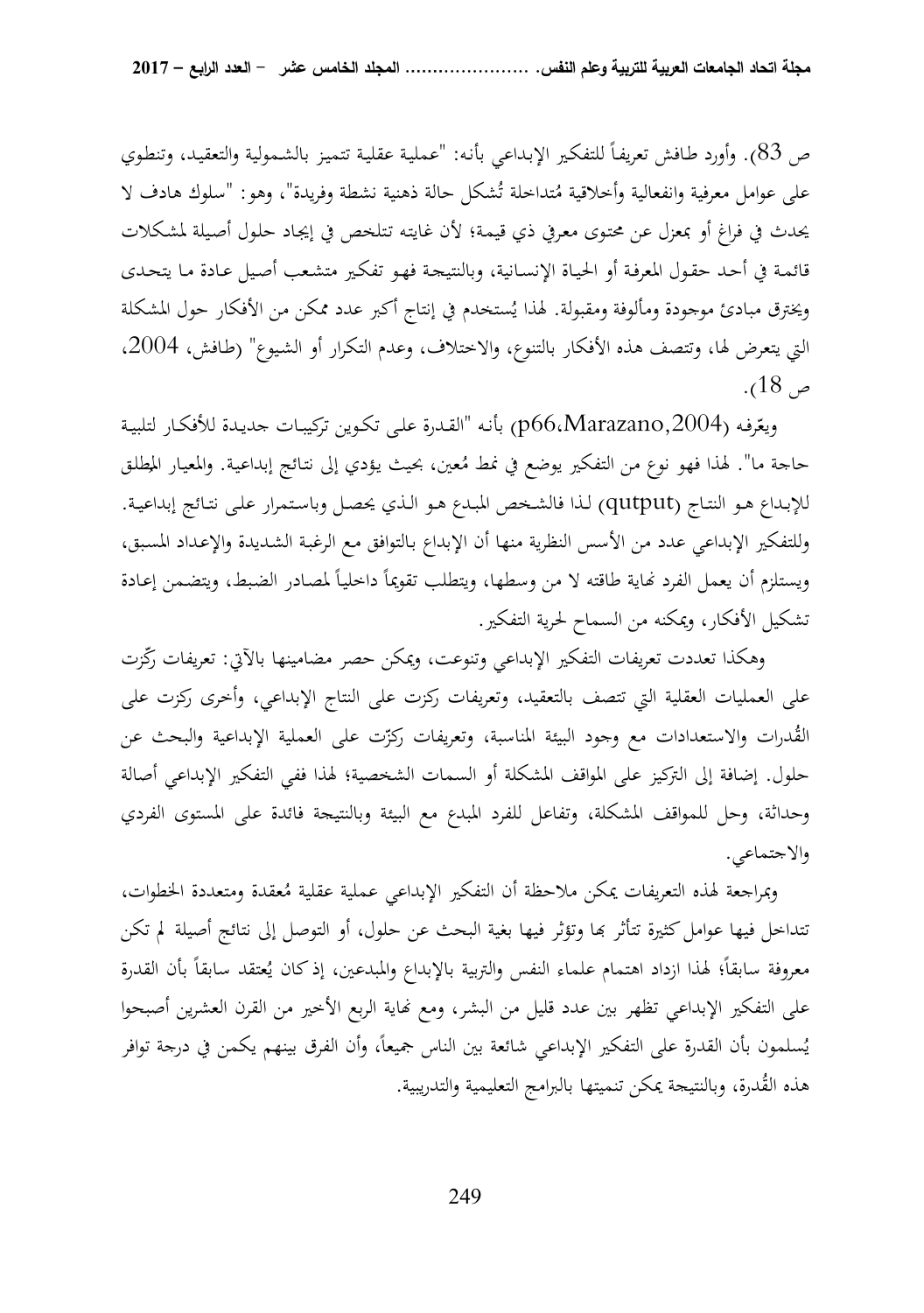وللإبداع أربعة جوانب تتداحل وتتكامل مع بعضها بعضاً، ولا يمكن دراسة الإبداع إلا إذا عرف الشخص هذه الجوانب معرفة جيدة، وهي: الشخص المبدع perso creative، والإنتاج الإبداعي creative الإبداعية والبيئة ،creative process الإبداعية والعملية ،creative product environment. وهكذا فإنه يُنظر على أنه الشخص المبدع أو الإنتاج الإبداعي أو العملية الإبداعية، أو البيئة الإبداعية . والتفكير الإبداعي يعتمد على الأسلوب العلمي الذي يتضمن الحساسية للمشكلات، والقدرة على الملاحظة، ووضع الفرضيات، واختبارها، والتحقق من صحة النتائج وفائدا وتعميمها (الهويدي وجمل، 2003 ).

 ويختلف الإبداع creation عن الابتكار invention؛ لأن الابتكار عندما يتسم بالأصالة بمعيارها الاجتماعي، ويقترن ظهوره بنوع من الإشراق أو الإلهام يسمى إبداعاً. ومهما يكن من أمر، فقد ثبت أن الذكاء شرط لازم للإبداع، ولكنه غير كاف، وأنه لا يمكن للابتكار أن يكون عند شخص غير مبدع أصلاً . وأشار عدد من الباحثين إلى أن السلوك الابتكاري يتحدد في عدد من المستويات يبدأ في المستوى التعبيري التلقائي، يليه المستوى الإنتاجي، والاختراع، والتحديد، وأخيراً المستوى البزوغي. ويتصف الأفراد ذوو السلوك الابتكاري بخصائص مثل: الطلاقة، والمرونة، وإعطاء التفاصيل، والأصالة، والحساسية للمشكلات (سواقد والنبهان، 1998 ).

وللتفكير الإبداعي عدداً من المهارات التي يتصف بما الإنسان القادر على التفكير الإبداعي، وهي كالآتي:

**أولاً: الطلاقة fluency:** وتكون في التفكير وفي التعبير، بحيث يكون الميدع قادراً على توليد الأفكار أو<br>العلماء أعطاط المعادلة اً البدائل أو المترادفات عند الاستحابة لمثير معين، والتعبير عنها بوضوح وبسرعة وسهولة في توليدها،<br>، المنصومة ، مستحدث ، من الله وللطلاقة أنواع متعددة منها الآتي:

**– الطلاقة اللفظية verbal fluency**: وهي قَدرة المتعلم على إنتاج أكبر عدد ممكن من الألفاظ أو المعاني بشرط أن تتوافر في تركيب اللفظ خصائص معينة .

**–** ا**لطلاقة الفكريةideational fluency**: وهي القُدرة على ذكر أكبر عدد ممكن من الأفكار في زمن محدد. وتتضمن الطلاقة الجانب الكمي في الإبداع؛ لأن فيها تعدداً للأفكار التي يأتي بما الفرد المتعلم. فضلاً عن السهولة والسرعة في استدعاء التداعيات الإبداعية، بحيث تتميز هذه الأفكار بملاءمتها لمقتضيات البيئة الواقعية. وبالنتيجة يتميز المتعلم بالطلاقة إذا كان قادراً على إنتاج أكبر عدد ممكن من الأفكار أو الإجابات في وحدة الزمن . وقد تقاس الطلاقة بعدد من الأساليب منها: سرعة التفكير بإعطاء كلمات في نسق مُحدد، كأن تبدأ أو تنتهي بحرف أو مقطع معين، أو التصنيف السريع للكلمات في فئات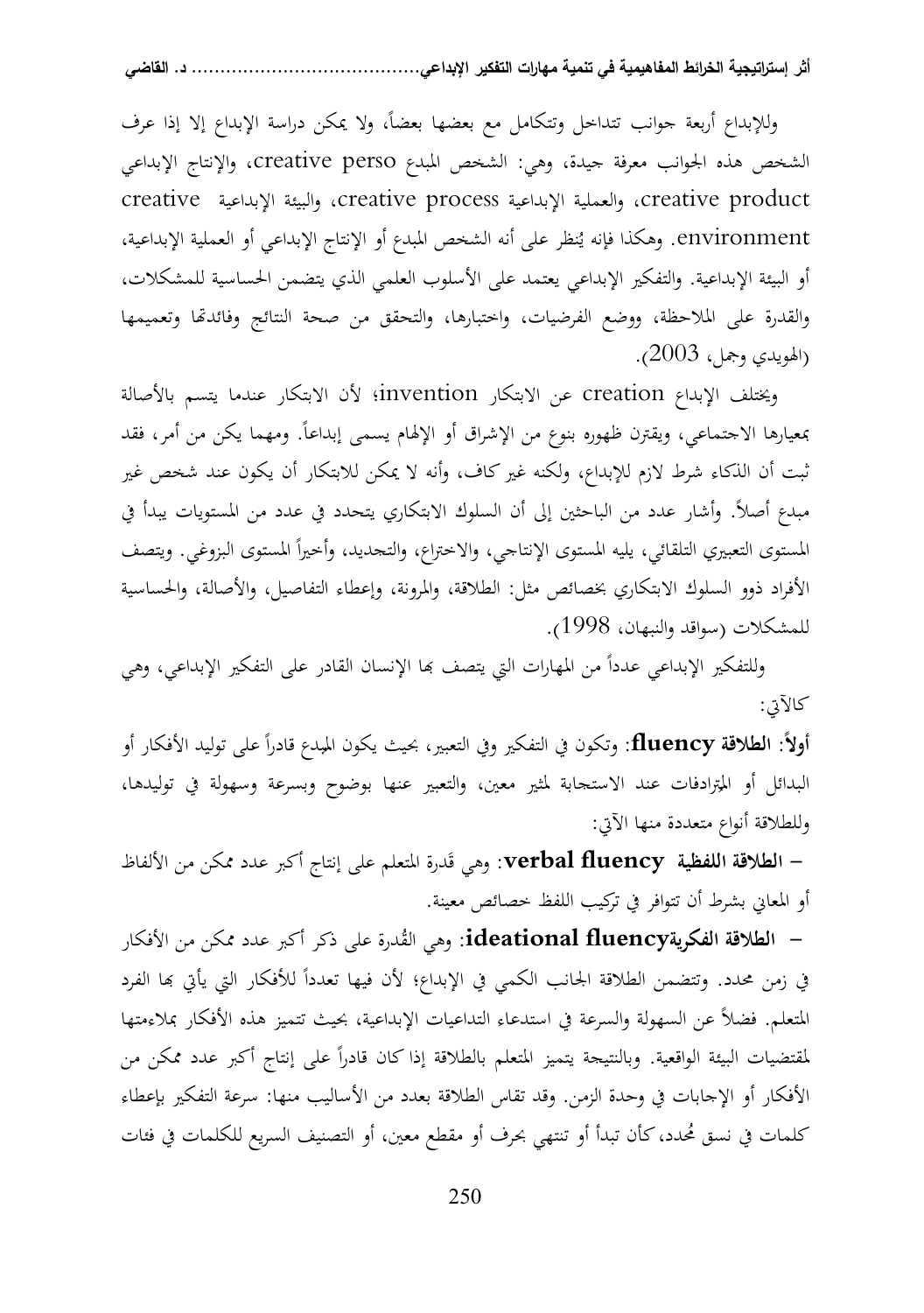خاصة، وتصنيف الأفكار وفق مُتطلبات معينة، كالقدرة على ذكر أكبر عدد ممكن من أسماء الحيوانات الصحراوية أو المائية، والقدرة على إعطاء كلمات ترتبط بكلمة معينة لكلمة نار أو قلم، زيادةً على القدرة على وضع الكلمات في أكبر قدر ممكن من الجمل والعبارات ذات المعنى (طافش، 2004 ). **:ً المرونة ثانيا flexibility:** وهي القدرة على تحويل مسار الأفكار بحسب ما يقتضيه الموقف موضوع النقاش والبحث، والتخلي عن الأفكار القديمة إذا ثبت بطلاعًا، وقبول الأفكار الجديدة البناءة إذا ثبتت صحتها، أي يُنظر إلى الأمور من زوايا مُختلفة، وللمرونة شكلان:

ا**لمرونة التكيفية**: وهي القدرة على تغيير الوجهة الذهنية التي يُنظر بما إلى حل المشكلة المحددة. **المرونة التلقائية:** وهي القدرة على إنتاج أكبر عدد ممكن من الأفكار المختلفة التي ترتبط بموقف معين في وقت محدد.

## **2 - مشكلة الدراسة**

 إن وضــوح المفــاهيم في أي علــم مــن العلــوم يمثــل الأســاس لوضــوح ذلــك العلــم، ولــذا فــإن الاهتمــام بالمفاهيم أخذ ححماً كبيراً من العناية في الكتابات الأساسية، حيث أكدت عديد من الآراء أن أفضل تعلّـم هو ما يركز على المفهوم كأساس لبناء الكثير من الحقائق والتعميمات، ومن هذا المنطلق كـان لزاماً زيـادة العنايـة بـالخرائط المفاهيميـة، كونِّمـا تجعـل التعليم ذا معـنى وتزيـد مـن نسـبة الاحتفــاظ. ونظـراً لأهميـة التفكـير الإبـداعي وتنميـة مهاراتـه لـدى الطلبـة في عمليـتي التعلــيم والـتعلم، ووجـود حاجـة ماسـة لتحسـين الطرق المستخدمة حالياً في تدريس موضوعات اللغة العربية، التي تمدف إلى تنمية التفكير الإبداعي، ونظراً لنقص الدراسات في هذا المحال ارتأى الباحث إجراء هذه الدراسة، لتعرف أثر استراتيجية الخرائط المفاهيمية في تنميـة مهـارات التفكـير الإبـداعي لـدى طلبـة الصـف السـابع الأساسـي في اللغـة العربيـة، وقـد تفـرع عنهـا السؤالان الآتيان:

م - ا أثر استراتيجية الخرائط المفاهيمية في تنمية مهارات التفكير الإبداعي لدى طلبة الصف السابع الاساسي في اللغة العربية ؟

 - هل يختلف تأثير إستراتيجية الخرائط المفاهيمية في تنمية مهارات التفكير الإبداعي لدى طلبة الصف السابع الأساسي في اللغة العربية باختلاف الجنس؟  **3- فرضيات الدراسة** 

في ضوء سؤالي الدراسة تصاغ الفرضيتين الآتيتين: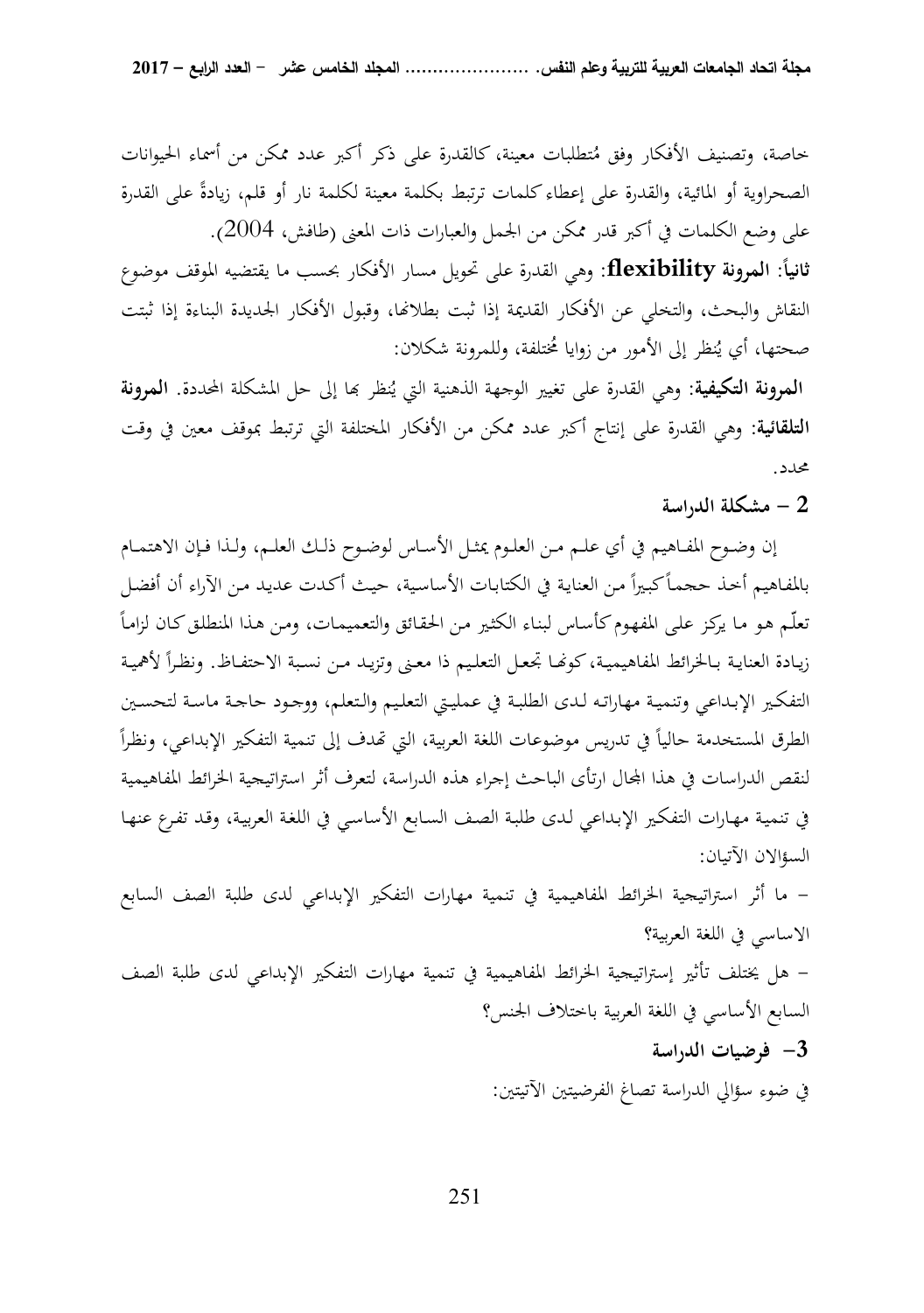ل توجد فروق ذات دلالة إحصائية عند مستوى (0.05) في تنمية مهارات التفكير الإبداعي تُعزى إلى  $\sim$ استراتيجية الخرائط المفاهيمية. ل توجد فروق ذات دلالة إحصائية عند مستوى (0.05) في تنمية مهارات التفكير الإبداعي تُعزى إلى  $\sim$ ت التفاعل بين الجنس واستراتيجية الخرائط المفاهيمية.

 **4- أهمية الدراسة** 

 تستمد هذه الدراسة أهميتها من أهمية موضوعها الذي يتعلق بأثر استراتيجية الخرائط المفاهيمية في تنمية مهارتي الطلاقة والمرونة لدى طلبة الصف السابع الأساسي في اللغة العربية. فضلاً عن إمكانية الاستعانة بنتائجها في وضع برامج تدريبية في تطوير الأساليب والطرائق والاستراتيجيات، التي يتبعها معلمو ومعلمات اللغة العربية في تدريس لغتنا الأم، إذا ما بيّنت الدراسة فاعليتها.  **5- حدود الدراسة** 

> تتحدد الدراسة الحالية بالآتي: اقتصرت الدراسة على عينة عشوائية من طلبة الصف السابع الأساسي في المدارس التابعة لمديرية التربية والتعليم للواء البادية الشمالية الغربية للعام الدراسي 2009/2008م. واقتصرت على اختبار أعده الباحث؛ وذلك لقياس مهارتي الطلاقة والمرونة لدى طلبة الصف السابع الأساسي ، وذلك بعلامة الطالب الكلية والفرعية ، بالاعتماد على مهارتين من مهارات التفكير الإبداعي، وهي: الطلاقة، والمرونة. واقتصر تطبيق هذه الدراسة على الفصل الأول من كتاب اللغة العربية للصف السابع الأساسي.

> > **6- التعريفات الإجرائية**

 **6-1 التفكير الإبداعي**  يعـرف إجرائيــاً بأنـه مجمـوع العلامـات الـتي يحصـل عليهـا الطالـب في اختبــار التفكـير الإبـداعي (الطلاقـة والمرونة).

 **الطلاقــة:** وهــي القــدرة علــى إنتــاج أكــبر عــدد ممكــن مــن الأفكــار في زمــن محــدد، ويعــبر عنهــا بمجمــوع العلامات التي يحصل عليها الطالب في الاختبارات الفرعية للطلاقة.

**المرونة:** وهي القدرة على إنتاج أفكار متنوعة، واستخدام طرق مختلفة في زمن محدد، ويعبر عنها بمجموع العلامات التي يحصل عليها الطالب في الاختبارات الفرعية للمرونة.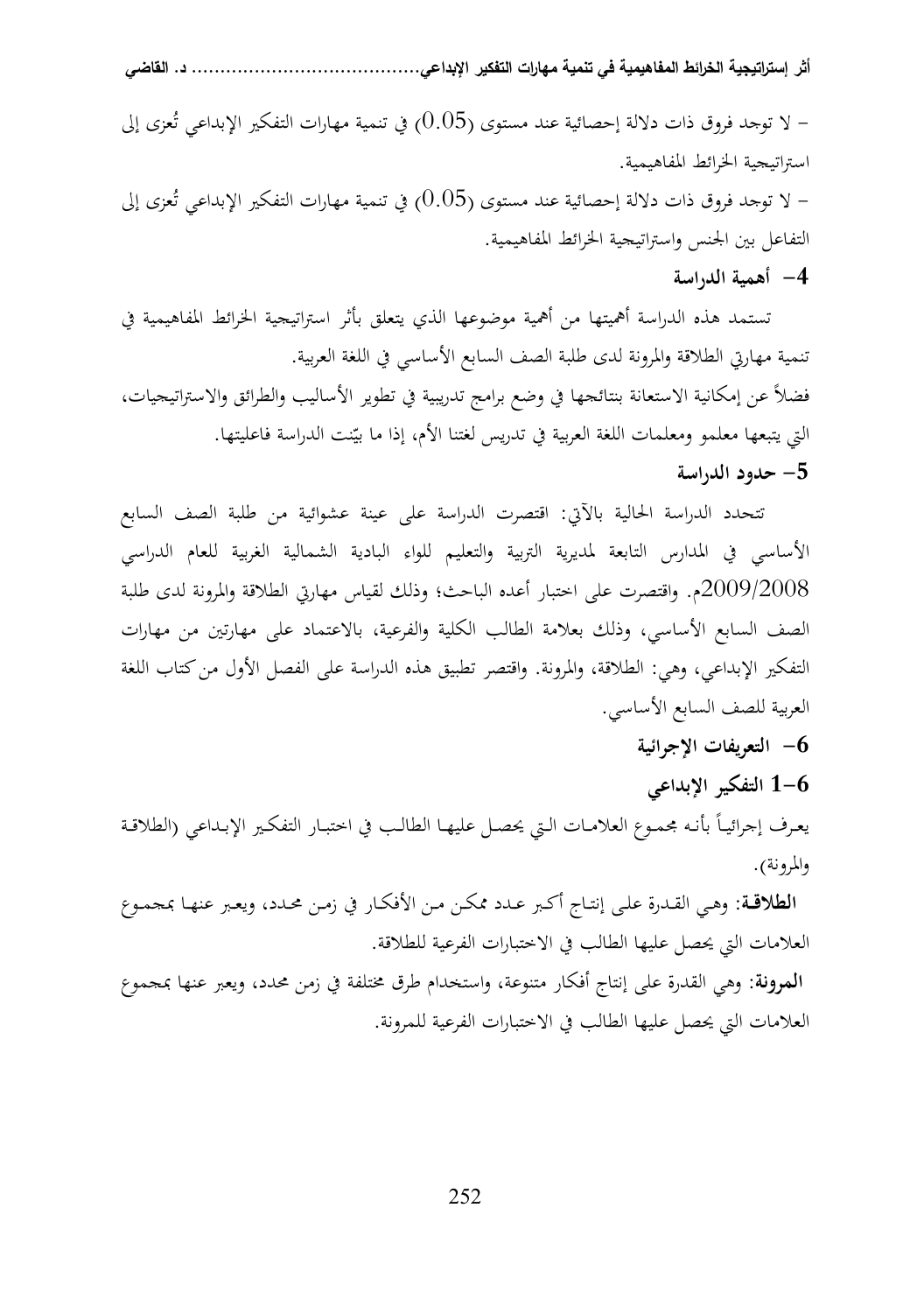#### **6-2 خرائط المفاهيم**

مجموعة من المفاهيم بينها علاقات تنظم على شكل شبكة ، بحيث يتم ترتيب المفاهيم فيها بشكل هرمي، ويكون في قمة الهرم المفهوم الأشمل والأكثر عمومية، وفي قاعدة الهرم المفهوم الأقل عمومية . ويتم الربط بين المفاهيم بخطوط رأسية أو أفقية، ويكتب عليها الربط لنحصل على جمل ذات معنى (الوهر ومحافظة، .( 1999

وتعرّف إجرائياً بأنّفا: منظومة من الإجراءات التي تساعد الطلبة في صورة عدد من الأنشطة من أجل ربط التعلم الجديد بالتعلم السابق عند التصميم التعليمي بعدما يمر بالتخطيط والتنظيم.

## **7- الدراسات السابقة**

ّ جـري ال ا عديـد مـن الدراسـات الـتي قامـت علـى اسـتخدام اسـتراتيجية الخـرائط المفاهيميـة، وفاعليتهـا في تعلم الطلبة، باختلاف المراحل التعليمية، واختلاف المباحث التي يدرسونها. ومن هذه الدراسات:

 دراسـة **روث** و **رويكهـودري** ( 1993 ,Roychoudhary & Roth : ( حيـث هـدفت إلى تقصي أثر استخدام استراتيجية الخرائط المفاهيمية، وخرائط الشكل V ضمن مجموعـات صـغيرة مـن الطلبـة علـى الفهـم المفـاهيمي. وأظهـرت النتـائج أن اسـتخدام اسـتراتيجية الخـرائط المفاهيميـة بشـكل تعـاوني يعـزز الفهـم والاستيعاب، ويقلـل مـن الصعوبات الـتي يواجههـا الطلبـة أثنـاء محـاولاتّهم بنـاء اسـتراتيجية الخـرائط المفاهيمية.

 أمـا دراسـة **رايـس وآخـرون** ( .,1998al et Rice (فقـد هـدفت إلى اكتشـاف فاعليـة اسـتخدام الشبكات المفاهيمية في تقويم معرفـة طـلاب الصـف السـابع التصـريحية والإجرائيـة . وأظهـرت النتـائج إمكانيـة استخدام الشبكة المفاهيمية في تقويم المعرفة الإجرائية والتصريحية لدى الطلبة.

 وأجرى كل من سلونت ولونكا (1999 ,Lonka & V,Slotte ( دراسة هـدفت إلى تقـويم أثـر الشبكات المفاهيمية التي يبنيها الطلبة بشكل عفوي في فهم المفاهيم العلمية في موقـف حـافز ومهـم. وكـان من نتائجها أن الطلاب الذين عملوا شبكة مفاهيمية حققوا تحصيلاً أعلى مـن أولئـك الـذين لم يسـتخدموا أية أداة رسومية توضيحية أثناء قراءة النص.

 و هـدفت دراسـة **بـراون** ( 2000 ,Brown (إلى دراسـة أثـر اسـتخدام اسـتراتيجية الخـرائط المفاهيميـة على فهم الطلبة لموضوعي البناء الضوئي والتنفس الخلوي في مادة الأحياء، وأظهرت النتائج تفوق اموعة التجريبية الأولى، وتفوق استراتيجية الخرائط المفاهيمية في زيادة الفهم عند الطلبة في مواضيع مادة الأحياء.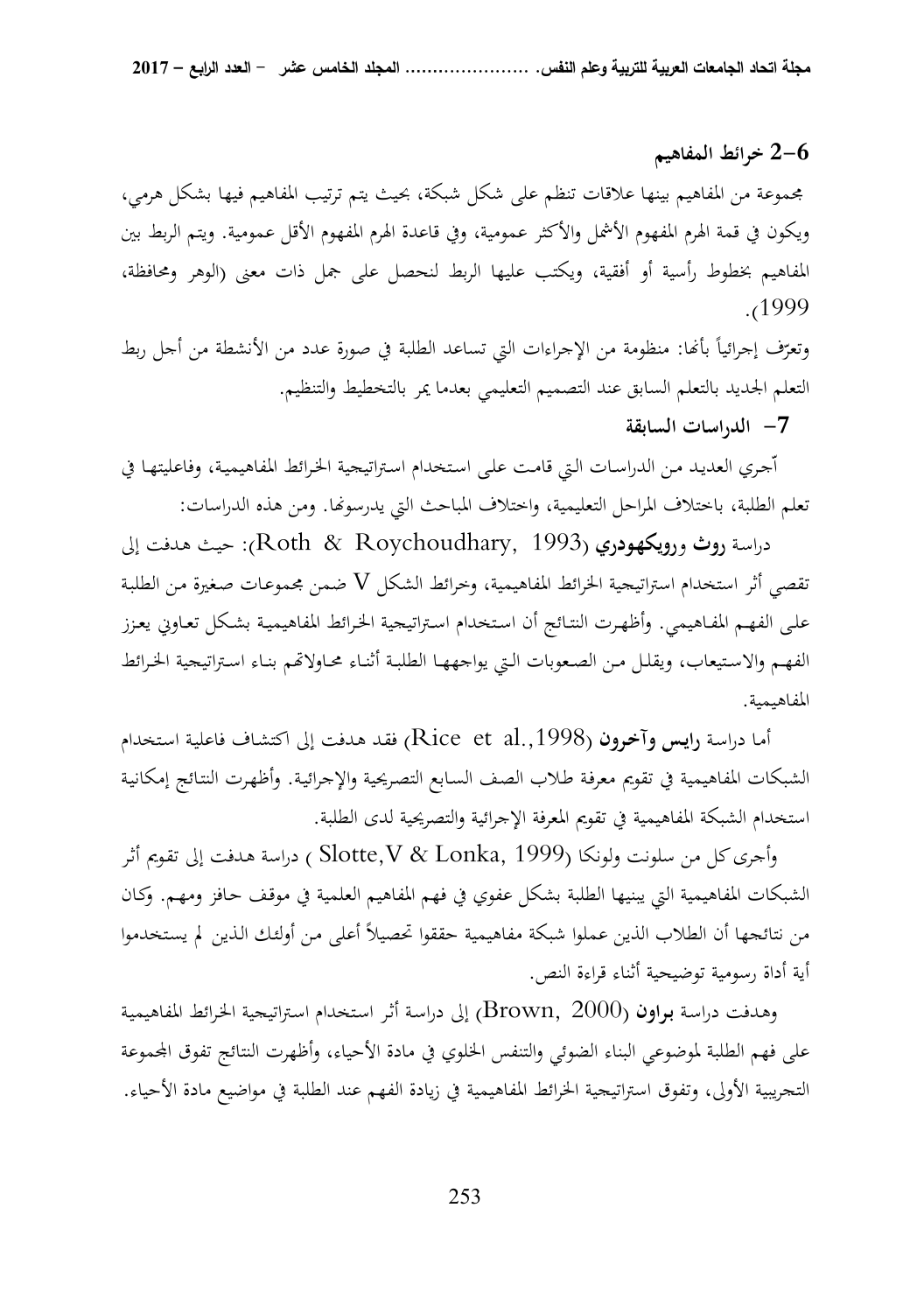وقام **يـن وآخـرون** ( 2005 .,al et Yin (بدراسـة هـدفت إلى مقارنـة بـين طـريقتين لتكـوين الخريطـة المفاهيمية في اكتساب المفاهيم العلمية لطلاب الصف الثامن. وأظهرت النتائج تفوق المحموعة الثانية، من حيث حصول الطلبة على المعرفة الجزئية للطلبة، وأظهرت النتائج أيضاً تفوق المحموعة الثانية في عملية التقويم التكويني.

 و أجرى **عبيدات** ( 2000) دراسة هدفت إلى تعرف أثر استراتيجية التعليم التعاوني والخريطة المفاهيمية في الفهم المفاهيمي لطلبة الصف السابع الأساسي في مادة العلوم . وأظهرت نتائج الدراسة أنه توجد فـروق ذات دلالة إحصائية عند (0 = 0000) في الفهم المفاهيمي لطلبة الصف السابع الأساسي بين المحموعة الضابطة والتجريبية لصالح المحموعة التجريبية، وعدم وجود فروق ذات دلالة إحصائية عند مستوى (0 = 0000) في الفهم المفاهيمي لطلبة الصف السابع الأساسي تعزى إلى الجنس.

 و قام **السلخي** ( 2004) بدراسة أثـر برنـامج قـائم علـى الأنشـطة التعليميـة في تنميـة التفكـير الإبـداعي لطلبة المرحلة الأساسية في التربية الإسلامية واتجاهاتهم نحوه. وهدفت لتعرف أثر برنامج قائم على الأنشطة في التربية الإسلامية في تنميـة التفكـير الإبـداعي. و كشـفت نتـائج الدراسـة وجـود فـروق ذات دلالـة إحصـائية بــين متوســط أداء طلبــة الصــف الســابع الأساســي الــذين درســوا البرنــامج القــائم علــى الأنشــطة في التربيــة الإســلامية، وبــين الطلبــة الــذين درســوا بالبرنــامج الاعتيــادي علــى اختبــار تــورنس للتفكــير الإبــداعي في مستويات الطلاقة، والمرونة، والأصالة ، ولصالح اموعة التجريبية.

وأجرى **إسليم** (2003) دراسة لتعرّف أثر كل من طريقتي الاكتشاف والاستقصاء والطريقة الإلقائية في تنمية التفكير الإبداعي لدى طلبة الصف العاشر الأساسي في مادة التربية الإسلامية. و هدفت الدراسة للمقارنة بين كل من طرق التدريس الثلاث لمعرفة أي من هذه الطرق أكثر فاعلية في تنمية التفكير الإبداعي لدى طلبة الصف العاشر الأساسي في مادة التربية الإسلامية، لوحدة الفقه وأصوله. و أظهرت النتائج أن هناك أثراً واضحاً لكل من طريقتي الاكتشاف والاستقصاء في تنمية التفكير الإبداعي لدى طلبة الصف العاشر الأساسي في مادة التربية الإسلامية .

 وقام كل من **الرواشدة، والقضاة** ( 2003) بدراسة أثر طريقة التعلم التعاوني في العلوم في تنمية التفكير الإبداعي لدى طلبة الصف الثامن الأساسي). وهدفت الدراسة إلى الكشف عن أثر التعلم التعاويي في تنمية التفكير الإبداعي لطلبة الصف الثامن الأساسي. وكشفت الدراسة عن وجود فروق ذات دلالة إحصائية لصالح المحموعة التي درست باستخدام التعلم التعاوني، مقارنة بطلبة المحموعة التي درست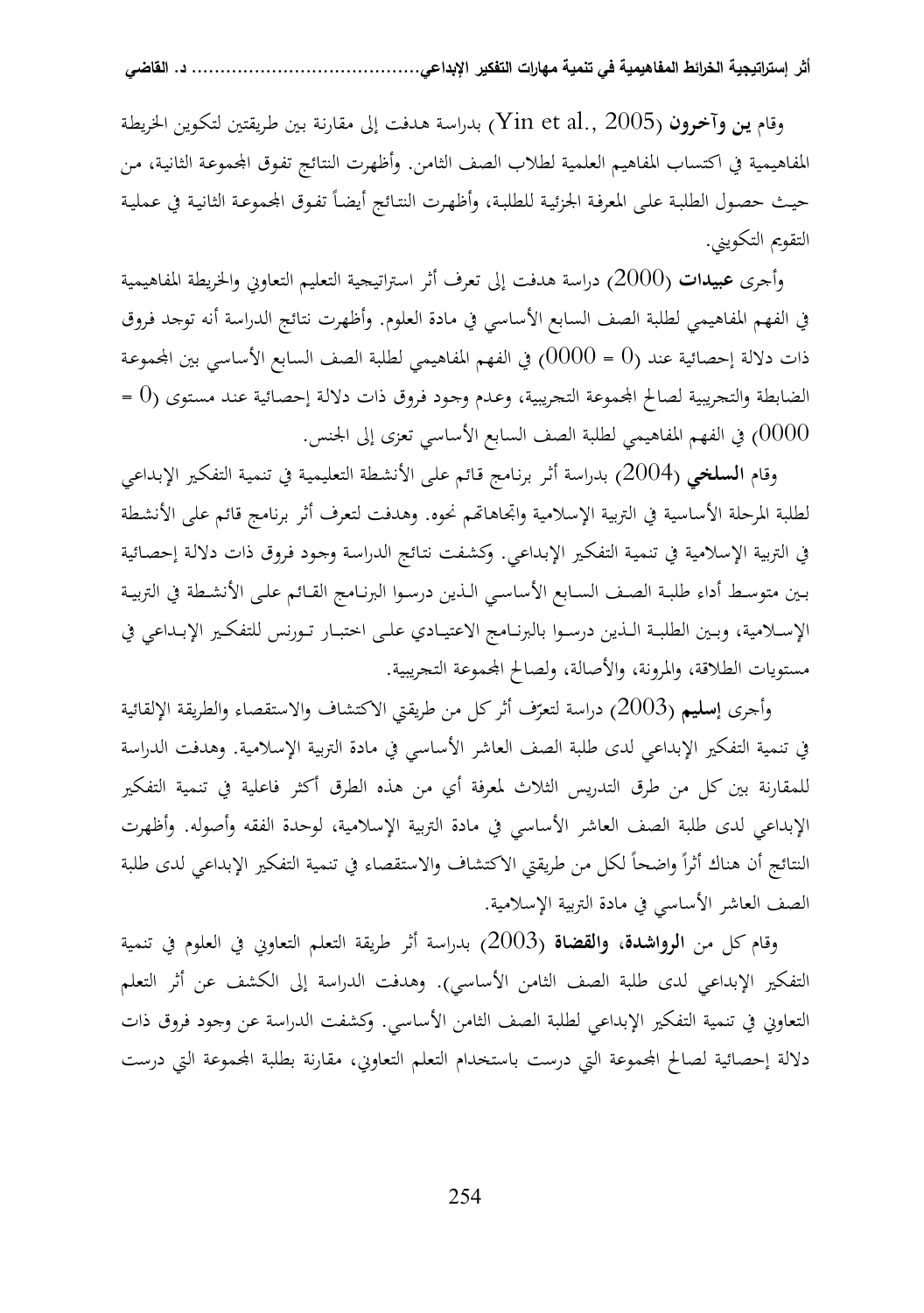بالطريقة الإلقائية . في حين لم توجد فروق بين التفكير الإبداعي للطلاب والطالبات ، وكذلك لم توجد فروق للتفاعل بين الطريقة والجنس .

وأجرى **السمير** (2003) دراسة لتعرّف فاعلية برنامج تدريبي مقترح لتنمية مهارات التفكير الإبداعي في الأداء الإبداعي المعرفي لطلبة الصف العاشر الأساسي. و هدفت الدراسة إلى استقصاء فاعلية برنامج تدريبي مقترح لتنمية مهارات التفكير الإبداعي في الأداء الإبداعي المعرفي لطلبة الصف العاشر الأساسي. وأظهرت النتائج أنّ هناك فروقاً ذات دلالة إحصائية في أداء الطلبة الإبداعي تُعزى إلى البرنامج وعلى جميع المهارات .

وأجرى **القضاة** (1996) دراسة لتعرّف أثر طريقة التعلم التعاوني في تنمية التفكير الإبداعي عند طلبة الصف العاشر الأساسي في مبحث التاريخ في الأردن. و هدفت الدراسة لمعرفة أثر طريقة التعلم التعاوني في تنمية التفكير الإبداعي مقارنة بأثر الطريقة المعتادة (الإلقائية) في مدارسنا. وقد خلص بعد تطبيق الاختبار وتحليل النتائج إلى وجود فروق ذات دلالة إحصائية بين متوسط أداء الطلبة على اختبار التفكير الإبداعي تعزى إلى الطريقة لصالح طريقة التعلم التعاوني، ووجود فروق ذات دلالة إحصائية بين متوسط أداء الطلبة على اختبار التفكير الإبداعي تعزى لجنس المتعلم ولصالح الإناث، وعدم وجود فروق ذات دلالة إحصائية على اختبار التفكير الإبداعي يعزى للتفاعل بين الطريقة والجنس.

وأجرى كل من **القاعود، وجوارنة** (1996) دراسة لتعرّف أثر التعلم بواسطة الحاسوب في تنمية التفكير الإبداعي لدى طالبات الصف العاشر الأساسي في مبحث الجغرافيا، و هدفت الدراسة للكشف عن أثر استخدام الحاسوب في تنمية التفكير الإبداعي لدى طالبات الصف العاشر. و توصلت الدراسة إلى وجود فروق ذات دلالة إحصائية بين متوسط أداء الطالبات على الاختبارات القبلية، ومتوسط أدائهن على الاختبارات البعدية، على كل عنصر من عناصر المرونة، والأصالة، وعلى الإبداع الكلي، لصالح اموعة التجريبية في الاختبارات البعدية ، وقد أوصت الدراسة بضرورة تعميم تجربة إدخال الحاسوب في التعليم، واستخدامه في مجال تدريس الجغرافيا.

وقام ا**لحمادي** (1994) بدراسة لتعرّف دور المناهج في تنمية التفكير الابتكاري لدى تلاميذ المرحلة الإعدادية بدولة قطر. و هدفت الدراسة لدراسة الواقع الحالي للتعرف إلى مدى إسهام هذا الواقع في تميئة الظروف والمواقف المناسبة لتنمية التفكير الابتكاري. وبالنتيجة إعادة النظر في الكتب المدرسية، والوسائل التعليمية، والأنشطة التعليمية ، إذا لم تحقق القدرة على التفكير الابتكاري وجعلها أكثر فاعلية .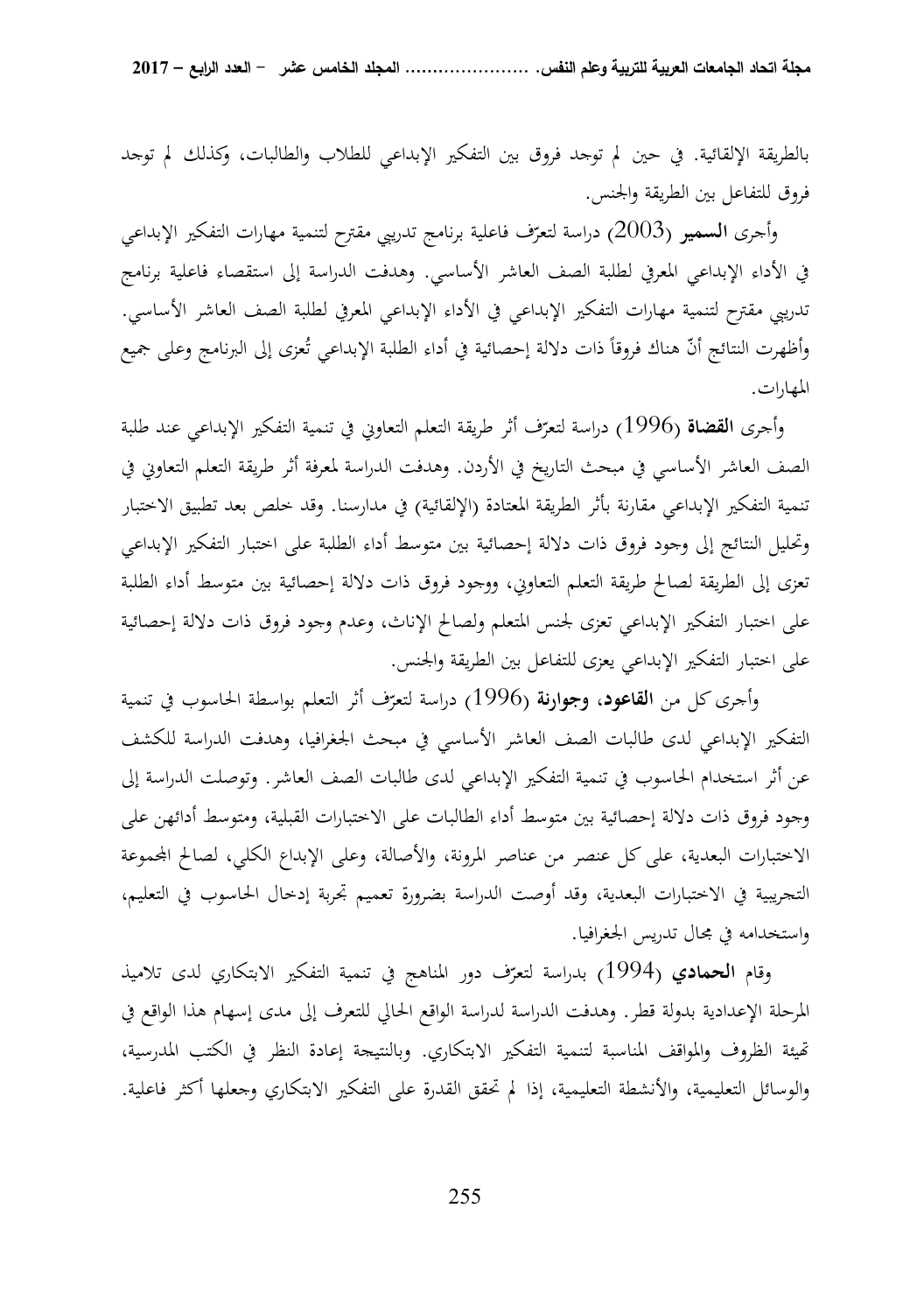وأظهرت الدراسة عدداً من النتائج كان أهمها أن كل المكونات تقريباً تحقق القدرة على التفكير الابتكاري، باستثناء طرق التعليم والتعلم ، فهي لا زالت تقليدية لا تساعد الطلبة على التفكير الإبداعي.

 يظهر من نتائج الدراسات السابقة أهمية استراتيجية الخرائط المفاهيمية من حيث تخطيط التعلم، وتقـويم الطلبة في جميع مراحل التعليم. كما أنَّما تعزز من عملية التعلم وتزيد من التحصيل الدراسي، وتجعل التعليم ذا معـنى وذا تـأثير أفضـل، وأثرهـا الإيجـابي والفعـال في تنميـة مهـارات التفكـير الإبـداعي. لـذا قصـد الباحـث دراسة الموضوع دراسة نظرية وعملية للجمع بين النظرية والتطبيق . وقد أفاد الباحث من الدراسات السـابقة في الوصول إلى تحديد خطـة الدراسـة وعينتـه، واختيـار أدوات الدراسـة، وأسـاليب المعالجـة الإحصـائية، وأهـم النتائج لمقارنتها بنتائج الدراسة الحالية ، مما يساعد على توضيحها وتفسيرها.

## **8- مجتمع الدراسة والعينة**

تكّون مجتمع الدراسة من جميع طلبة الصف السابع الأساسي في المدارس الحكومية التابعة لمديرية التربية والتعليم، للواء البادية الشمالية الغربية، للعام الدراسي 2008 ـ 2009، البالغ عددهم (1709) من الطلاب والطالبات: (771) ذكوراً، و(938) إناثا، بحسب إحصائية مديرية التربية والتعليم للواء البادية الشمالية الغربية. وتكونت عينة الدراسة من (118) طالباً وطالبة يمثلون ما نسبته (6.9 %) من مجتمع الدراسة تقريباً. وتم اختيار المدارس بطريقة العينة العشوائية الطبقية البسيطة، وتوزيعها على ست شعب دراسية من مدارس الذكور والإناث ، وجدول (1) يبين توزيع أعداد طلبة الصف السابع الأساسي .

|  | جدول $\left(1\right)$ |
|--|-----------------------|
|--|-----------------------|

| المحموع | إناث | ذكور | الجنس     |
|---------|------|------|-----------|
|         |      |      | المحموعة  |
|         | 32   | 39   | التجريبية |
|         | 26   |      | الضابطة   |
| 118     | 58   |      | المحموع   |

## **توزيع أفراد عينة الدراسة بحسب المجموعة والجنس**

#### **أد 9- وات الدراسة**

استخدمت في هذه الدراسة أداتان هما:

## **9-1 المادة التعليمية**

وهـي مجموعـة مـن نمـاذج التـدريس وفـق اسـتراتيجية الخـرائط المفاهيميـة، وقـد تم تحديـد المـادة التعليميـة مـن الفصـل الدراسـي الأول لكتـاب اللغـة العربيـة للصـف السـابع الأساسـي. أعـد الباحـث نمـاذج التـدريس وفـق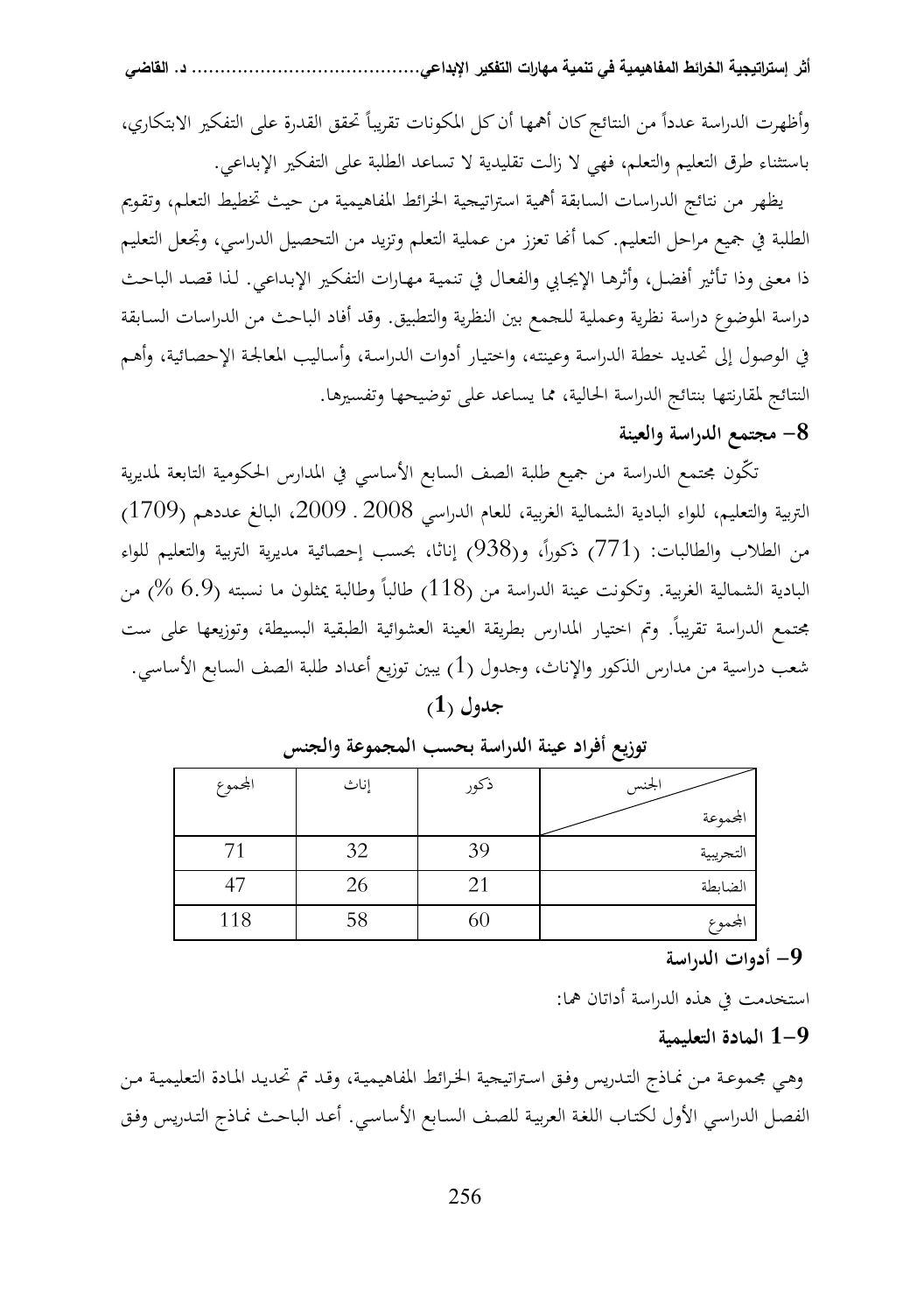أسلوب استراتيجية الخرائط المفاهيمية، ثم عرضت هـذه النمـاذج علمي عـدد مـن المحكمـين، مـنهم أسـاتذة في الجامعـات الأردنيـة، ومـنهم المشـرفون التربويّـون في مجـال اللغـة العربيـة، ومـنهم معلمـون ومعلمــات مـن المتخصصين في تدريس اللغة العربية، ليقوموا بتحكيم نماذج التدريس ، ومدى انسجامها مع المادة التعليمية، وملاءمتها لمستوى الطلبة، والزمن المقرر لتدريسها، وإمكانية تحقيق الأهداف ، وملاءمتها لتطبيق استراتيجية الخرائط المفاهيمية. وبعد التحقق من ملاءمتهـا، والأخذ بآراء المحكمـين، تم تسـليم النمـاذج إلى مُعلمـي المجموعات التجريبية ومعلماتها.

 **-2 9 اختبار التفكير الإبداعي** 

أعد الباحث اختبار التفكير الإبـداعي، حـتى يقـيس مـدى قـدرة الطلبـة علـى الإتيـان بـأكبر عـدد ممكـن مـن الإجابات (الطلاقة)، والإتيان بإجابـات متنوعـة (المرونـة) في أقـل وقـت ممكـن، بعـد تعلمهـم المـادة التعليميـة بنمــاذج تــدريس وفــق إســتراتيجية الخــرائط المفاهيميــة. تكــون الاختبــار مــن مجموعــة مــن الأنشــطة الفرعيــة وعددها (خمسة أسئلة مفتوحة النهاية)، أعدها الباحث بحيث تتناسب وكتاب اللغة العربية. وهذه الأنشطة تعطي فرصة التفكير بأشياء يتم وضعها في جمل، وليس هناك إجابات صحيحة أو غير صحيحة، وإنما يهدف الاختبار إلى رؤية كم عدد الأفكار التي يمكن أن يأتي بما الطالب طلاقة ومرونة.

## **10 - صدق الاختبار وثبات درجاته**

 تم إيجاد دلالات صدق الاختبار وثبات درجاته عن طريق تطبيق اختبار التفكير الإبداعي على عينة مؤلفة من (30) طالباً وطالبة في شعبتين دراسيتين. تم اختيارهما من غير عينة الدراسة. وقد أخضعت البيانات للتحليل الإحصائي، إذ تم حساب معاملات الاتساق الداخلي، وذلك بحساب معامل الارتباط بين أبعاد (الطلاقة، والمرونة) من جانب، والقدرة الإبداعية من جانب آخر. ويؤخذ ذلك دليلاً على صدق الاختبار البنائي؛ بالتطبيق السابق للاختبار على العينة المستخدمة لحساب الثبات، وجدول (2) يوضح ذلك.

**جدول )2(** 

| التفكير الإبداعي | المرونة  | الطلاقة | مهارة                         |
|------------------|----------|---------|-------------------------------|
|                  |          |         | مهارة                         |
| $*0.894$         | $*0.616$ |         | الطلاقة                       |
| $*0.887$         |          |         | المرونة                       |
|                  |          |         | <sub>ا</sub> التفكير الإبداعي |

**معاملات الارتباط بين كل م هارة وبين اختبار التفكير الإبداعي عامة**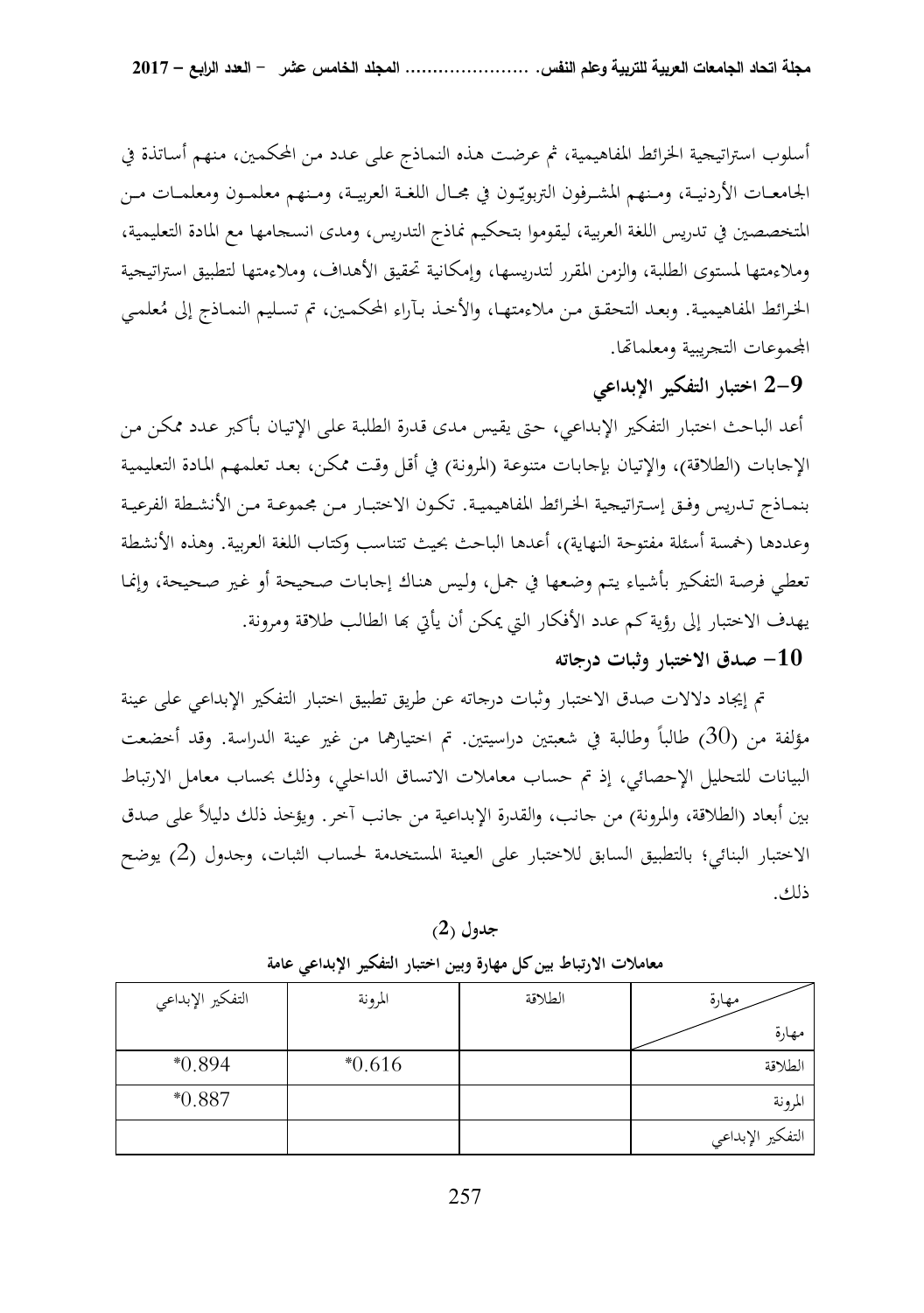## $0.01$   $p^{**}$

 يلاحظ من جدول 2( ) أن قيم معاملات الارتباط دالـة عنـد مسـتوى (0.01 ،) وبالنسـبة للمكونـات الفرعية للتفكير الإبداعي كانت كالآتي: مهارة الطلاقة: معامل الارتباط (0.894)، ومهارة المرونة: معامل الارتباط (0.887 . ) وتم التحقق من ثبات درجات الاختبار باستخدام معادلة (كرونباخ ألفا) لكل مهارة مـن مهـارات التفكـير الإبـداعي (الطلاقـة، والمرونـة) ولـلأداة عامـة. و تبـين أن قـيم معـاملات الثبـات للطلاقـة ر0.870)، والمرونـة (0.880)، وثبـات الاختبـار عامـة (0.822). وهـذا يشـير إلى تمتـع الاختبـار المعـد ∫<br>∫ بـدلالات صـدق وثبـات كافيـة لأغـراض الدراسـة، وهـذا مـا ذهـب إليـه (بلـوم)، حيـث اعتـبر نسـبة الاتفـاق ) فأكثر دليلاً على الصدق الظاهري (الكيلاني، 2002). (200

**11 - تصحيح الاختبار** 

 اعتمد الباحث في تصحيح الاختبار ( الطلاقة، والمرونة) في كل نشاط فرعي من أنشطة التفكير الإبداعي الخمسة على مفتاح تصحيح، وتم تقسيم إجراءات تصحيح الاختبار كالآتي: يحصل المفحوص على الدرجة الكلية لاختبار التفكير الإبداعي من مجموع الدرجات الكلية التي يحصل عليها في أبعاد الطلاقة، والمرونة لجميع الأنشطة الخمسة، ويحصل المفحوص على الدرجة الكلية للطلاقة، والمرونة من مجموع الدرجات الفرعية للطلاقة، والمرونة التي يحصل عليها في كل نشاط. و يتم حساب الدرجة الفرعية للطلاقة من مجموع الاستجابات التي استجاب لها المفحوص على النشاط الواحد، إذ يعطى درجة واحدة لكل استجابة، وتحسب الدرجة الفرعية للمرونة من مجموع الاستجابات التي استجاب لها المفحوص على النشاط الواحد ، إذ يعطى درجة واحدة لكل فئة استجابات.

**12 - متغيرات الدراسة** 

اشتملت هذه الدراسة على المتغيرات الآتية:

- متغيرين مستقلين هما: - طريقة التدريس: ولها مستويان استراتيجية الخرائط المفاهيمية، وطريقة التدريس الإلقائية (التقليدية). - الجنس: وله مستويان (الذكور، الإناث)،
	- - متغير تابع وهو:

أداء طلبة عينة الدراسة على اختبار التفكير الإبداعي.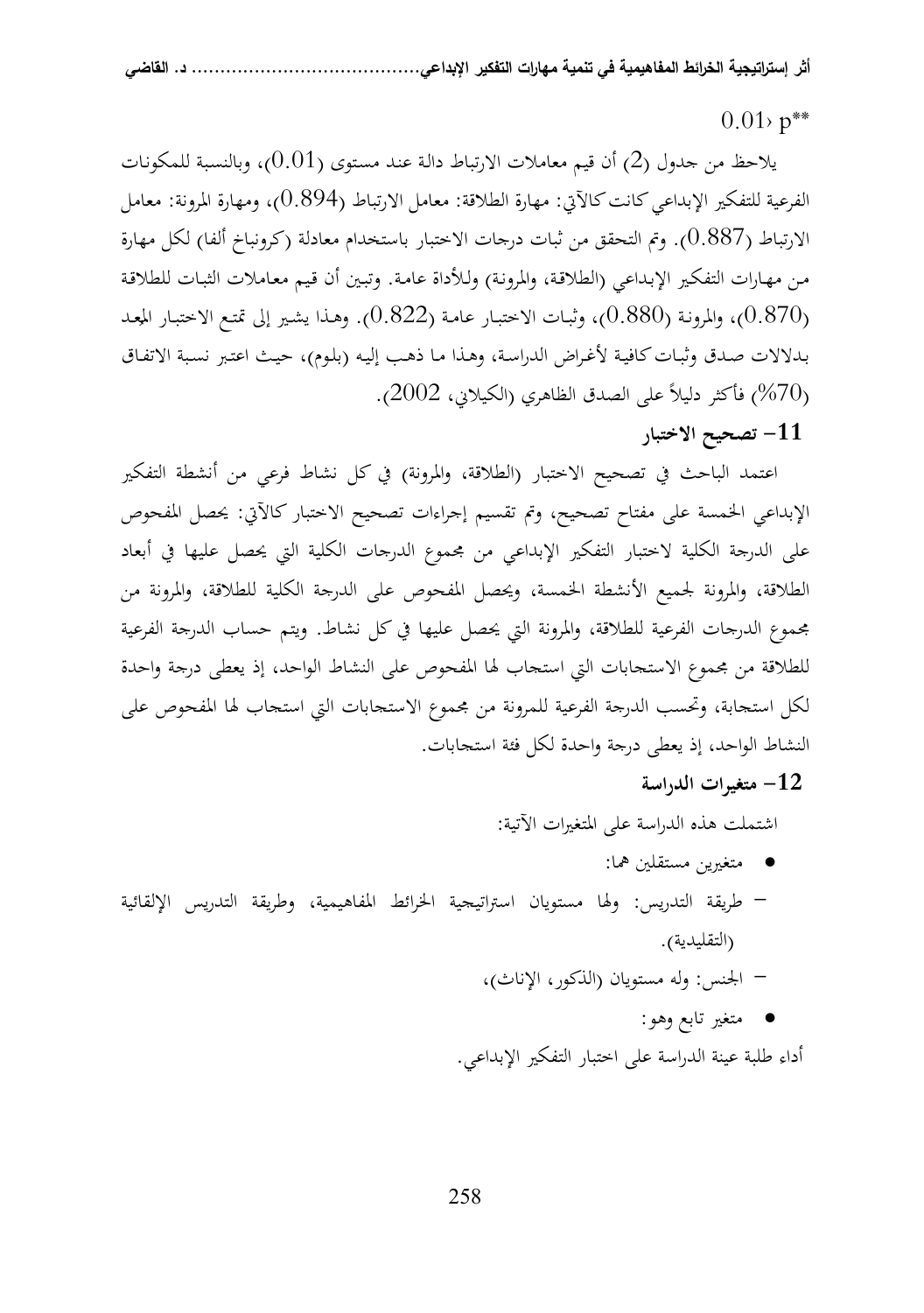#### **13 - المعالجة الإحصائية**

 تم إدخال البيانات إلى الحاسوب، واستخدام أساليب إحصائية وصفية، تمثلت في المتوسطات الحسابية، والانحرافـات المعياريـة، وأسـاليب إحصـائية تحليليـة مناسـبة، تضـمنت تحليـل التبـاين المصـاحب؛ للكشـف عـن أثر استراتيجية الخرائط المفاهيمية في تنمية مهارات التفكير الإبداعي (الطلاقة والمرونة) . للإجابة عـن أسـئلة الدراسة اختبرت فرضيتا الدراسة، وسوف يعرض الباحث النتائج بحسب فرضيتي الدراسة:

• **الفرضــية الأولــى: لا توجــد فــروق ذات دلالــة إحصــائية عنــد مســتوى (0.05) فــي تنميــة**  مهارات التفكير الإبداعي تُعزى إلى استراتيجية الخرائط المفاهيمية.

لمعرفة ما إذا كان هناك فروق ذات دلالة إحصائية عند مستوى (Φ=0.05)، بالنتائج المتعلقة بمهارات التفكير الإبداعي في الاختبار البعدي، تم حساب المتوسطات الحسابية والانحرافات المعيارية لأداء الطلبة على الاختبار بحسب الجنس والمحموعة، كما في جدول (3).

**جد 3( ول ) المتوسطات والانحرافات لأدا الء طلبة على مهارات التفكير الإبداعي** 

|          | الكلى   |          | إناث    |          | ذكور    | لجنس      |
|----------|---------|----------|---------|----------|---------|-----------|
| الانحراف | المتوسط | الانحراف | المتوسط | الانحراف | المتوسط |           |
| المعياري | الحسابي | المعياري | الحسابي | المعياري | الحسابي | المحموعة  |
| 1.95     | 13.45   | 1.75     | 13.37   | 2.08     | 13.50   | التجريبية |
| 1.14     | 5.14    | 0.99     | 4.93    | 1.31     | 5.56    | الضابطة   |
| 4.41     | 10.14   | 4.46     | 8.86    | 4.01     | 11.38   | الكلي     |

**بحسب الجنس والمجموعة** 

وتشير البيانات الواردة في جدول 3( ) إلى أن المتوسط الحسابي للذكور في اموعة التجريبية (13.50) بانحراف معياري قدره (2.08)، والمتوسط الحسابي للإناث ( 13.37) بانحراف معياري قدره ( 1.75). والمتوسط الحسابي للذكور في اموعة الضابطة (5.56) بانحراف معياري (1.31 ،) وأن المتوسط الحسابي للإناث ( 4.93) بانحراف معياري (0.99 ، ) والأعمدة البيانية في الشكل الآتي يوضح الفروق بين المتوسطات الحسابية بحسب الجنس واموعة.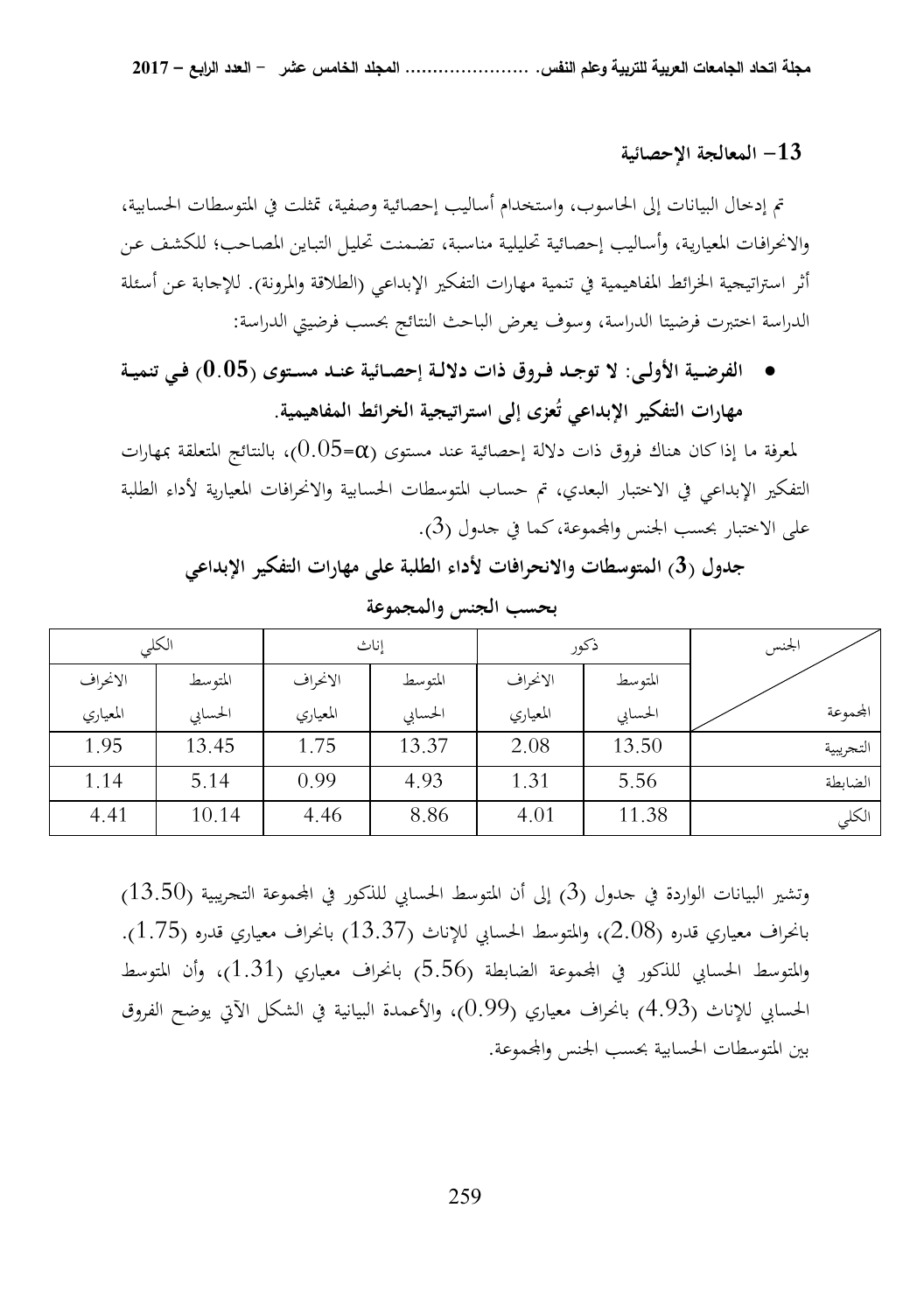

 ولمعرفة ما إذا كان هنالك فروق ذات دلالة إحصائية بين المتوسطات الحسابية ، بحسب متغيري الجنس واموعة على مهارات التفكير الإبداعي، قام الباحث باستخدام تحليل التباين المصاحب لعزل أثر الاختبار القبلي للتفكير الإبداعي، وجدول 4( ) يوضح ذلك.

**جدول 4( ) نتائج تحليل التباين المصاحب للأداء على اختبار التفكير الإبداعي** 

| قيمة ف المحسوبة | متوسط محموع المربعات | درجات الحرية | محموع المربعات | مصدر التباين  |
|-----------------|----------------------|--------------|----------------|---------------|
| 1.065           | 3.006                |              | 3.006          | متغير التغاير |
| 1.092           | 3.083                |              | 3.083          | الجنس         |
| $*625.642$      | 1765.516             |              | 1765.516       | المحموعة      |
|                 | 2.822                | 114          | 321.700        | المنطأ        |
|                 |                      | 117          | 2276.551       | الكلي         |

**بحسب الجنس والمجموعة** 

**P=0.005 \***

 يتضح من الجدول 4( ) أن قيمة (ف) المحسوبة لمتغير التغاير الذي تم إدخاله لتحييد أثر الاختبار القبلي للتفكير الإبداعي بلغ ( 1.065)، وإن احتمالها ( لغب 0.304 .) وهذا يعني عدم وجود فروق ذات دلالة إحصائية تعزى إلى متغير التغاير لاختبار التفكير الإبداعي القبلي . أما بالنسبة للمجموعة فإن قيمة (ف) المحسوبة بلغت (625.642)، وإن احتمالها (0.000 .) وهذا يعني وجود فروق ذات دلالة إحصائية بين المحموعات الدراسية التجريبية والضابطة لصالح المحموعة التجريبية، التي درست وفق استراتيجية الخرائط المفاهيمية على اختبار التفكير الإبداعي عامة. والجدول 5( ) يوضح الفروق في المتوسطات بعد عزل أثر الاختبار القبلي لاختبار التفكير الإبداعي عامة .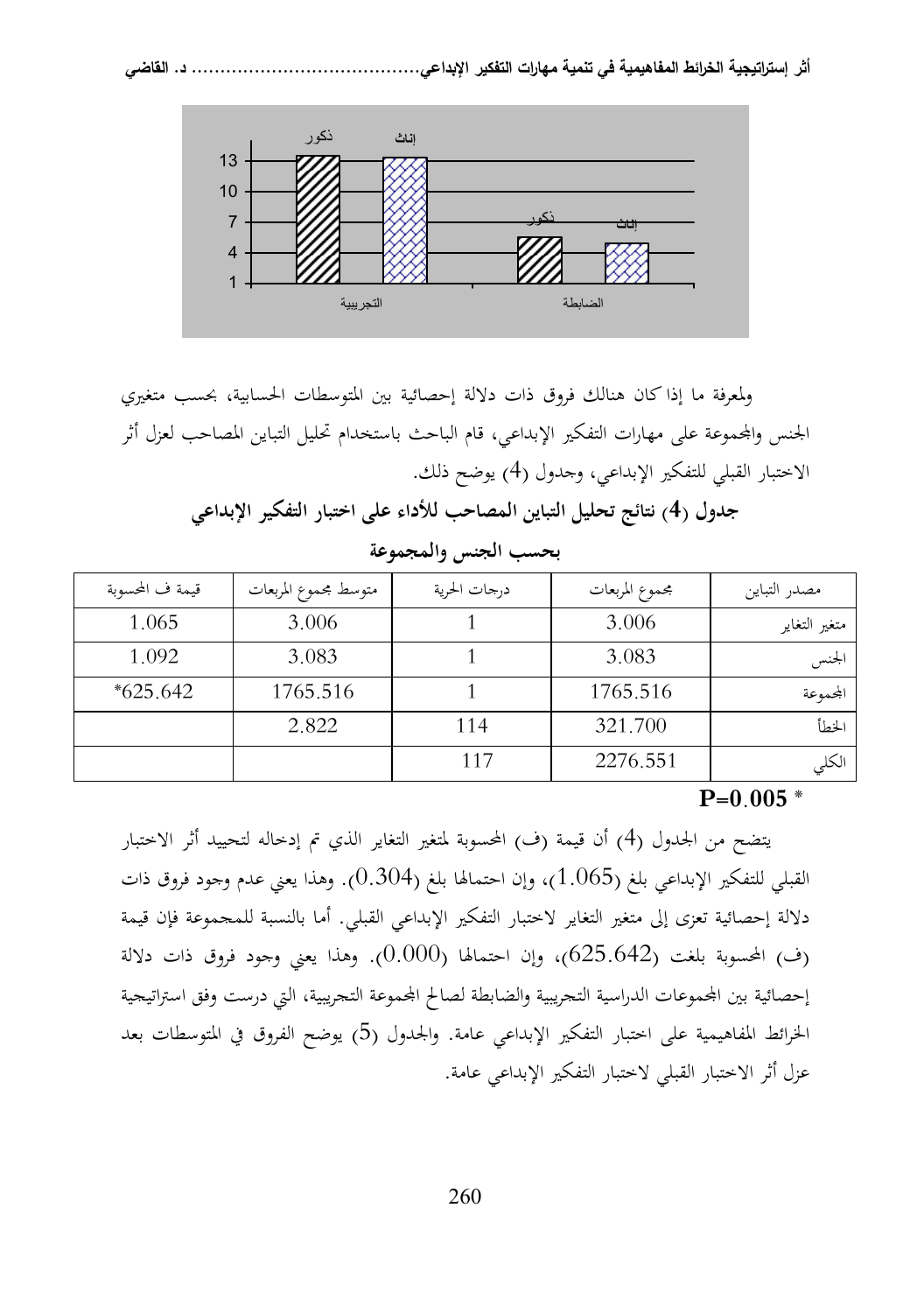**جدول )5(** 

**نتائج الطلبة على الا ختبار بعد تحييد أثر الاختبار القبلي** 

| المتوسط الحسابي المعدل | المحموعة           |
|------------------------|--------------------|
| 13.4                   | المحموعة التحريبية |
|                        | الجموعة الضابطة    |

تشـير البيانـات الـواردة في الجـدول (5) أن المتوسـط الحسـابي للمجموعـة التجريبيـة بلـغ (13.4)، والمتوسط الحسـابي في المحموعـة الضـابطة بلـغ (5.1)؛ لهـذا تـرفض الفرضية الصـفرية "لا توجـد فـروق ذات دلالـة إحصـائية عنـد مسـتوى (0.05) في تنميـة مهـارات التفكـير الإبـداعي تعـزى إلى اسـتراتيجية الخـرائط المفاهيمية" وتقبل الفرضية البديلة.

ويمكـن **تفسـير هـذه النتـائج** بـأن اسـتراتيجية الخـرائط المفاهيميـة تـؤثر في تنميـة مهـارات التفكـير الإبـداعي ، باعتبــار أن عمليــة الإبــداع هــي نشــاط عقلــي يمارســه المــتعلم في موقــف تعليمــي ، يــتم فيــه تحديــد المشــكلة وفهمها، ثم حل المشكلة في الموقف التعليمي بعدد من المهارات المكتسبة، التي تعتمد على الخيال والشعور<br>منذ كما من المعامل المحمد على المساحل المعامل المعامل المستقرر المنظمات المحمد على الخيال والشعور بالمشكلات. لهذا فهي تُساعد الطلبة على تطوير ردود مُبدعة وإيجاد حلول للمشكلات، لأنَّما تُنتج أكبر قدر من الأفكار المحردة.

 يـزاد علـى ذلـك أن هـذا الأسـلوب يتفـق و المبـادئ الحديثـة في التعلـيم والـتعلم ،كـاحترام شخصـية المـتعلم وحاجاتـه وميولـه، بحيـث تدفعـه إلى المشـاركة الإيجابيـة الفعّالـة في العمليـة التربويـة، وتعـوده علـى البحـث والتقصـي . إذ عمـل الطلبـة علـى ربـط قضـايا واقعيـة عامـة أو خاصـة ، لإيجـاد أكـبر قـدر مـن البـدائل والحلـول الواقعية والمتنوعة التي تمتاز بالجدة والتفرد، والتي تمم الفرد والمجتمع على حد سواء.

 وقد يكون هناك سبب آخر، إذ توفر استراتيجية الخرائط المفاهيمية أنشطة إبداعية متنوعة تعتمد على سعة الخيال والجرأة في التفكير ، ولا يستخدم فيها اختبارات تقيس التحصيل . فالهدف منها التفكير من أجل الإبداع لا من أجل التحصيل ، على عكس المناهج المدرسية التي تركز على التحصيل أكثر من التركيز ً على جوانب القدرات وتنمية التفكير الإبداعي. وإن العديد من طلبة (عينة الدراسة) تأثروا إيجابياً بإستراتيجية الخرائط المفاهيمية في تنمية مهارات التفكير الإبداعي، إذ وضعت المحموعات التجريبية في بيئة إبداعية، وشجعت هذه الاستراتيجية الطلبة على العمل الحر والمبدع، في إطار جماعي، إذ تعددت الأفكار وتنوعت في إيجاد حلول للمشكلات، و إيجاد أفكار جديدة وأصيلة وغير مألوفة بعدد من الأنشطة التي تثير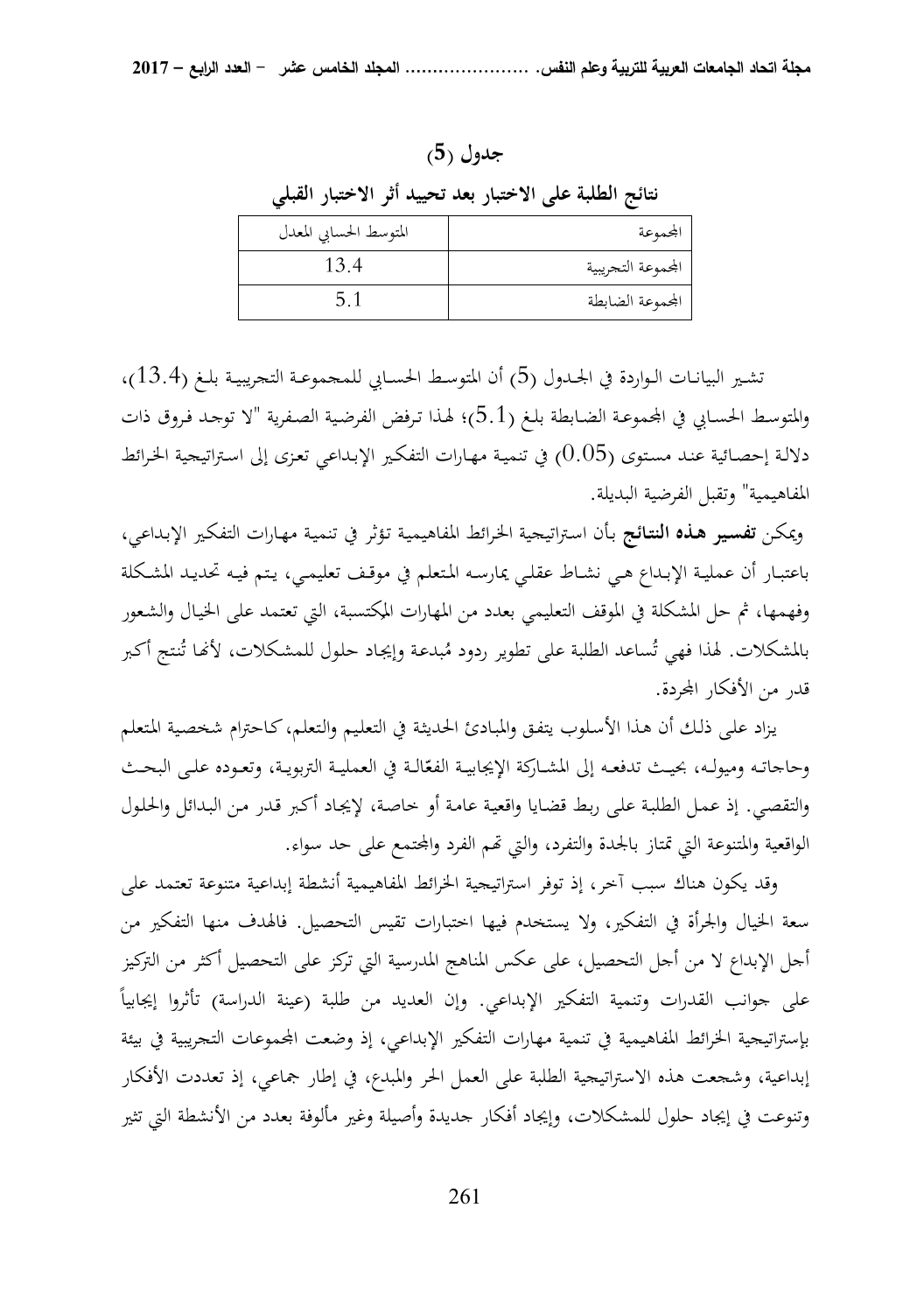التساؤلات، وتنمية القدرة على تنظيم الأفكار وتداولها والتعبير عنها، والاعتماد على النفس في ممارسة الأنشطة ضمن قالب يثير الاهتمام والتشويق والمتعة في معالجة المشكلات الحياتية، و يرى الباحث أن ذلك قد يعزى أيضاً إلى أن استراتيجية الخرائط المفاهيمية في تطبيقها على الجموعة التجريبية ساعدتهم على كيفية التعلم، وعززت لديهم التعلم ذا المعنى. فهذا النوع من التعلم عمل على تنظيم المعلومات وبنائها، إذ أدى ذلك بالنتيجة إلى تنمية مهارات التفكير الإبداعي ببعديه الطلاقة والمرونة.

 وقد تعزى هذه النتيجة إلى ميزات أخرى؛ فهذه الاستراتيجية ساعدت بلا شك طلبة اموعة التجريبية على تركيز التفكير حول نقاط معينة، وهذا يفيد في تكوين الأفكار بصورة عامة والأفكار الإبداعية بصورة خاصة، لما يشعر به المتعلم من ثقة في أداء أنشطته التعلمية المختلفة. وهناك أسباب أخرى في التوصل إلى هذه النتيجة يرى الباحث أنه من المناسب إيرادها في التفسير؛ ومنها أن هذه الاستراتيجية تركز على دور الطالب وضرورة استقلال تفكيره، وعدم تقييده بروتين التعلم التقليدي. وقد أدى ذلك إلى اندماج الطلبة في الموقف التعليمي، والمشاركة فيها بجدية، إذ أدى ذلك إلى تطور التفكير لديهم. تتفق هذه النتيجة مع دراسة كل من روث ورويكهودري (1993 ,Roychoudhary & Roth و )، رايس وآخرين (1998,Rice et al، سلونت ولونكا (Slont and Lonka, 1999)، وبراون ، وين وآخرين (2005 Yin et al, 2005)، والسلخي (2000)، والسلخي (2000)، والسلخي ( $\sim$ واسليم (2003)، والرواشدة، والقضاة (2003)، والسمير (2003)، والقضاة (1996)، (1996) والقاعود، وجوارنة (1996)، والحمادى (1994).

• **الفرضــية الثانيــة: لا توجــد فــروق ذات دلالــة إحصــائية عنــد مســتوى (0.05) فــي تنميــة** 

**ُ مهارات التفكير الإبداعي عزى إلى التفاعل بين الجنس واستراتيجية الخرائط المفاهيمية. ت** يتضح من جدول (4) أن قيمة (ف) المحسوبة لمتغير الجنس بلغت (1.092)، وأن احتمالها بلغ (0.298 .) وهذا يدل على عدم وجود فروق ذات دلالة إحصائية بين اموعات الدراسية تعزى إلى جنس الطلبة على اختبار التفكير الإبداعي عامة؛ لهذا ترفض الفرضية الصفرية "لا توجد فروق ذات دلالة إحصائية عند مستوى (0.05) في تنمية مهارات التفكير الإبداعي تعزى إلى التفاعل بين الجنس واستراتيجية الخرائط المفاهيمية" وتقبل الفرضية البديلة .

ويمكن تفسير ذلك بأن الظروف التي أحاطت بالذكور، والإناث مُتشابَحة تقريباً، إذ اكتسبوا خبرات متساوية نسبياً بين الذكور والإناث، فضلاً عن أن اهتمامات الإناث والذكور قد تكون متقاربة، من حيث الاستفادة منها وتطبيقها في الحياة اليومية، أو أن تكون القدرات الإدراكية للإناث و الذكور متساوية. وهذا التفسير قد يدعم سبب اختيار طلبة الصف السابع الأساسي كمجتمع لهذه الدراسة ، إذ يعتقد الباحث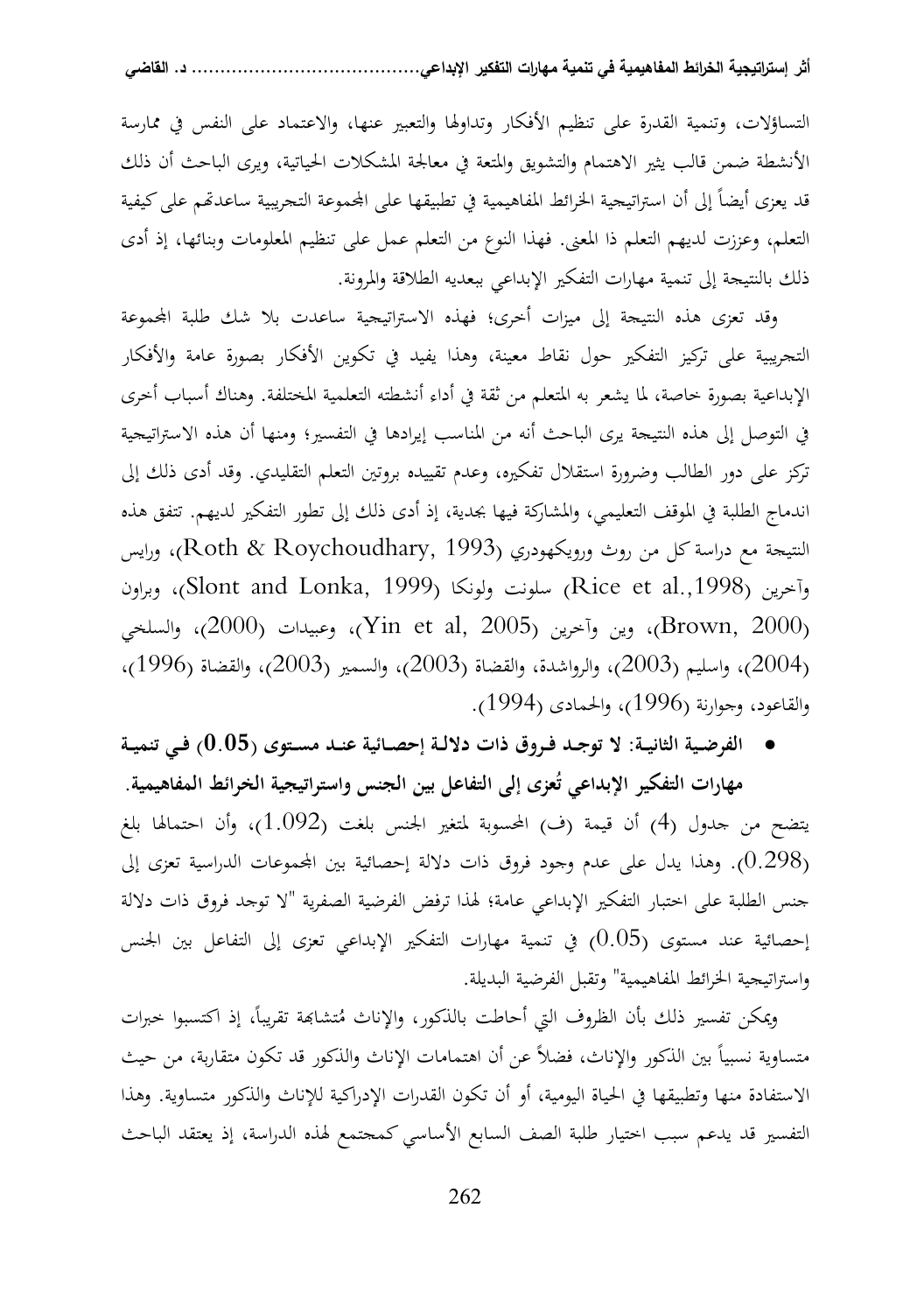بأن طلبة الصف السابع الأساسي لديهم القدرة اللغوية للتعبير عما يعرض عليهم بفاعليه، ولديهم القدرة العقلية للتفكير بأشياء غير مألوفة في هذه الفترة العُمرية، وربما تكون قد وصلت في تطورها إلى درجة يمكن أن يثق الباحث بقدرتهم على الاستجابة المطلوبة. زيادةً على أن الطالب في هذه المدة يعتمد على الذات في حل مشكلاته بتفاعله معها والسيطرة عليها، واتخاذ القرارات بشأنها.

وهذا يُعلل أن العديد من طلبة عينة الدراسة لهم الاهتمامات نفسها في الاستجابة على الأنشطة الإبداعية ، التي تحتاج إلى القدرة على إيجاد أكبر عدد من البدائل ، التي تنمي مهارات التفكير الإبداعي خاصة مهارة الطلاقة التي توفرها، ووجود قُدرات للطلبة على إيجاد إجابات متنوعة أو متفردة. وقد يعكس افتراض أن القدرة العقلية لا تعتمد بالضرورة على كون الإنسان ذكراً أكان أم أنثى، أو أن هذه استراتيجية الخرائط المفاهيمية تنمي القُدرة على التفكير عند الإناث والذكور على حد سواء. ويرى الباحث أن ذلك قد يعزى إلى أن مستوى الطلاب والطالبات متقارب في اللغة العربية، فاللغة فروع مختلفة يتقدم الطالب أو الطالبة في فرع من فروعها، ويتأخر في فروع أخرى، والعكس صحيح لدى الطلبة الآخرين. وهذا أدى إلى عدم ظهور فروق بين الطلاب والطالبات، والتي قد تكون فروق دالة في مواد أخرى غير اللغات، وتتفق هذه النتيجة مع نتائج دراسة كل من عبيدات (2000)، و السلخي (2004)، و اسليم (2003 ، ) والرواشدة، والقضاة (2003)، والسمير (2003)، والقضاة (1996).

## **14 - التوصيات**

 وفي ضوء النتائج التي أسفرت عنها هذه الدراسة يوصي الباحث بالآتي: 14 -1- أهمية استخدام استراتيجية الخرائط المفاهيمية لفاعليتها، وقلة كلفتها في تدريس اللغة العربية . 14 -2- تفعيل استراتيجية الخرائط المفاهيمية في عملية التعلم، وإجراء دراسات أخرى للتعرف إلى تأثير استراتيجية الخرائط المفاهيمية، وفاعليتها في المراحل الدراسية المختلفة، وكذلك في المواد الدراسية الأخرى.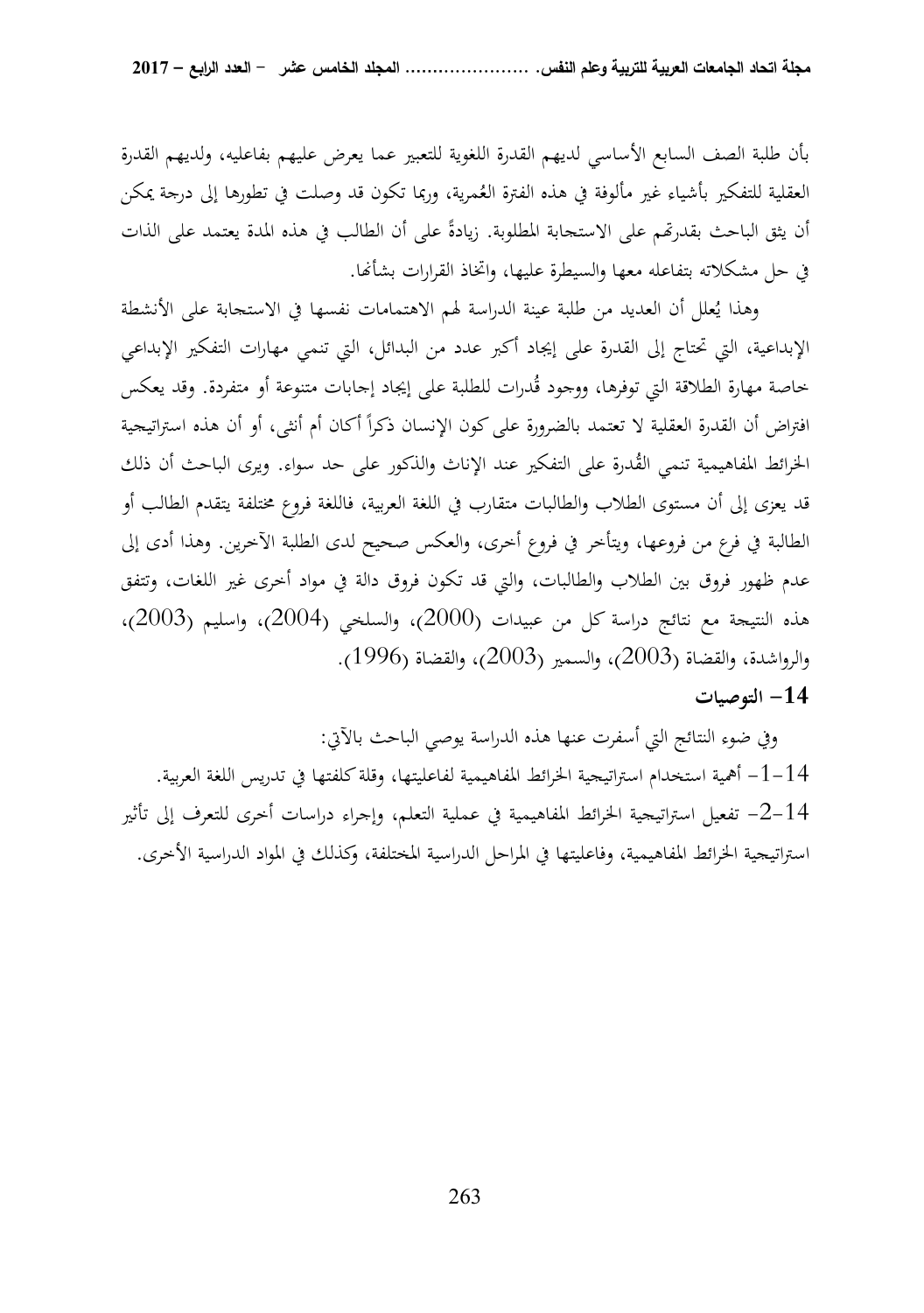#### **المراجع**

#### **المراجع العربية**

- اسليم، ناصر محمـود محمـد (2003). **أثـر كـل مـن طريقتـي الاكتشـاف والاستقصـاء والطريقـة الإلقائية في تنمية التفكيـر الإبـداعي لـدى طلبـة الصـف العاشـر الأساسـي فـي مـادة التربيـة الإسـلامية**، رسـالة ماجسـتير غـير منشـورة، كليـة الدراسـات التربويـة العليـا، جامعـة عمـان العربيـة للدراسات العليا-عمان.
- جــروان، فتحــي عبــد الــرحمن (2004). **الإبــداع**، الطبعــة الأولى، عمــان: دار الفكــر للطباعــة والنشر والتوزيع.
- جـروان، فتحـي عبـد الـرحمن (2004). **الموهبـة والتفـوق والإبـداع**، الطبعـة الثانيـة، عمـان: دار الفكر للنشر والتوزيع.
- جمـل، محمـد جهـاد، والهويـدي، زيـد (2003). **أسـاليب الكشـف عـن المبـدعين والمتفـوقين وتنميــة التفكيــر والإبــداع**، الطبعــة الأولى، العــين – الإمــارات العربيــة المتحــدة: دار الكتــاب الجامعي.
- الحمــادي، عبــد االله محمــد (1994). دور المنــاهج في تنميــة التفكــير الابتكــاري لــدى تلاميــذ المرحلة الإعدادية بدولة قطر، **قطر: مجلة التربية المعاصرة**، الد الحـادي عشـر، العـدد الرابـع والثلاثون.
- الخليلـي، خليـل يوسـف، وحيـدر، عبـد اللطيـف حسـين، ويـونس، محمـد جمـال الـدين (1996). **تدريس العلوم في مراحل التعليم العام**، دبي: دار القلم للنشر والتوزيع.
- الرواشـدة، إبـراهيم، والقضـاة، باسـل (2003). أثـر طريقـة التعلـيم التعـاوني في العلـوم في تنميـة التفكير الإبداعي لدى طلبة الصف الثامن الأساسي، الأردن، الجامعة الأردنية، **مجلة دراسات -العلوم التربوية**، الد الثلاثون، العدد الثاني.
- زيتــون، حســن، وزيتــون، كمــال (2003). **التعلــيم والتــدريس مــن منظــور النظريــة البنائيــة**، القاهرة: عالم الكتب.
	- زيتون، كمال (2002). **تدريس العلوم للفهم رؤية بنائية**، القاهرة: عالم الكتب.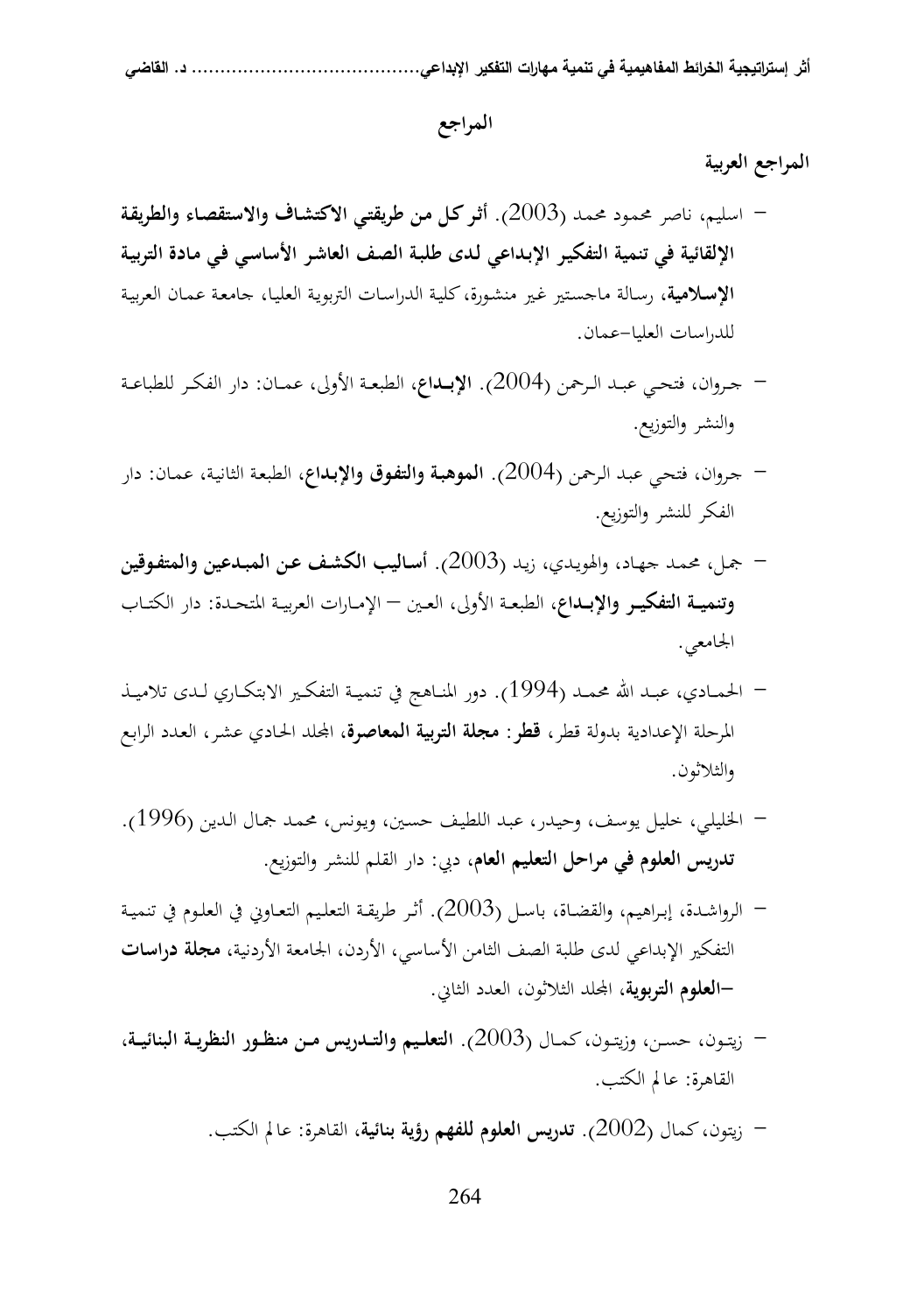- زيتـون، كمــال (2000). **تــدريس العلــوم مــن منظــور البنائيــة**، الإسـكندرية: المكتــب العلمــي للبحوث.
- زيتــون، حســن (1999). **تصــميم التــدريس-رؤيــة منظوميــة**، ط،1 الريــاض، عــالم الكتــب: الكتاب الثاني، الد الأول.
- زيتون، محمود عايش (1987)، **تنمية الإبداع والتفكير الإبداعي في تدريس العلـوم**، عمـان: جمعية المطابع التعاونية.
- سـلامة، عـادل (2002). **طرائـق تـدريس العلـوم ودورهـا فـي تنميـة التفكيـر**، الطبعـة الأولى، عمان: دار الفكر والنشر والتوزيع.
- ســواقد، ســاري، والنبهــان، موســى (1998). **العلاقــة بــين المســتوى الاقتصــادي والثقــافي والاجتماعي والقدرة على التفكير الابتكاري لدى طلبة الصف الأول الثـانوي فـي مـدارس محافظة الكرك في جنوب الأردن**، مجلة مؤتة للبحوث والدراسات، الد الثالث عشر، العدد السادس، جامعة مؤتة – الأردن.
- طـافش، محمـود (2004). **الإبـداع فـي الإشـراف التربـوي والإدارة المدرسـية**، الطبعـة الأولى، الأردن، عمان: دار الفرقان.
- عبيـدات، حيـدر فـوزي (2000). **أثـر اسـتراتيجية الـتعلم التعـاوني والخريطـة المفاهيميـة فـي الفهـم المفـاهيمي لطلبـة الصـف السـابع الأساسـي فـي مـادة العلـوم**، رسـالة ماجسـتير غـير منشورة، الجامعة الأردنية، عمان، الأردن.
- عريـان، سمـير عطيـة (2003). **فاعليـة اسـتخدام اسـتراتيجيات مـا وراء المعرفـة فـي تحصـيل الفلســفة لــدى طــلاب الصــف الأول الثــانوي وأثــر ذلــك علــى اتجاهــاتهم نحــو التفكيــر التأملي الفلسفي**، مجلة القراءة والمعرفة، العدد (20 ).
- القاعود، إبراهيم، وجوارنه، علي (1996). **أثـر الـتعلم بواسـطة الحاسـوب فـي تنميـة التفكيـر الإبداعي لدى طالبات الصف العاشر الأساسي في مبحث الجغرافيا،** مجلة جـرش للبحـوث والدراسات، العدد الأول، إربد، مطبعة لا حرية.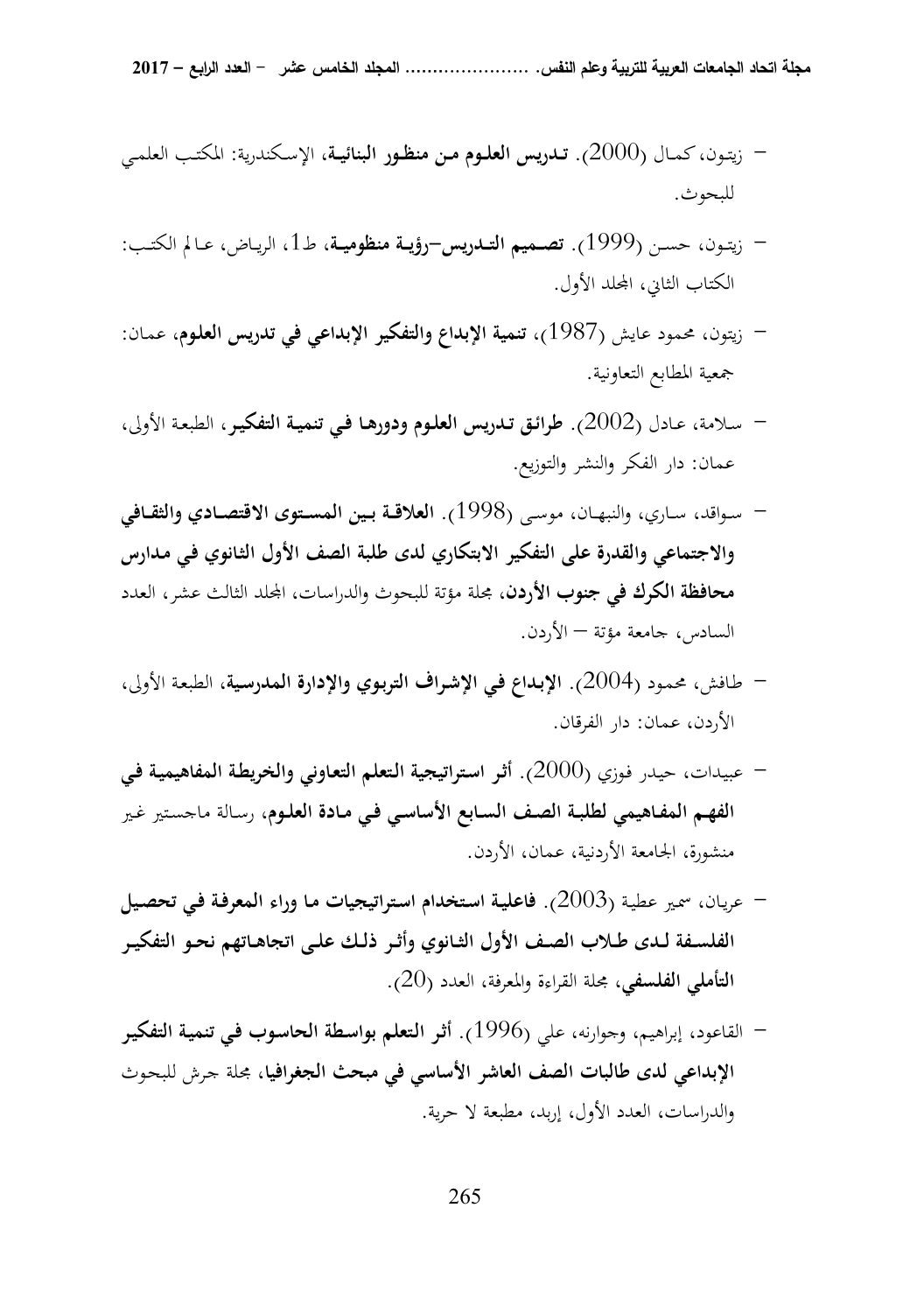- **أثر إستراتيجية الخر ائط المفاهيمية في تنمية مهارات التفكير الإبداعي........................................ د. القاضي**
- القضاة، بسام (1996). **أثـر طريقـة الـتعلم التعـاوني فـي تنميـة التفكيـر الإبـداعي عنـد طلبـة الصف العاشر الأساسي في مبحث التاريخ في الأردن**، رسالة ماجستير غير منشورة، جامعة اليرموك، إربد-الأردن.
- قطـامي، نايفـة (2003). **تعلـيم التفكيـر للأطفـال**، الطبعـة الأولى، عمـان: دار الفكـر للطباعـة والنشر.
- الكـيلاني، أحمـد محمـد (2002). **تقـويم أداء مشـرفي التربيـة الإسـلامية فـي المرحلـة الثانويـة فــي الأردن فــي ضــوء كفايــاتهم وبنــاء برنــامج لتنميتــه**، رسـالة دكتـوراه غـير منشـورة، جامعـة بغداد، العراق.
- مـارزانو، روبـرت وآخـرون (2004). **أبعــاد التفكيــر-إطــار عمــل للمــنهج وطــرق التــدريس**، ترجمة: يعقوب حسـين نشـوان ومحمـد صـالح خطـاب، الطبعـة الثانيـة، عمـان: دار الفرقـان للنشـر والتوزيع.
- الوهر، محمود، ومحافظة، سامي (1990). فاعلية أربع طرق تدريسية في تدريس مفهومي الرافعة والتســارع لطلبــة الصــف الثــامن الأساســي، **مجلــة أبحــاث اليرمــوك**، جامعــة اليرمــوك، إربــد،  $15$ ، 2(2): 76-59.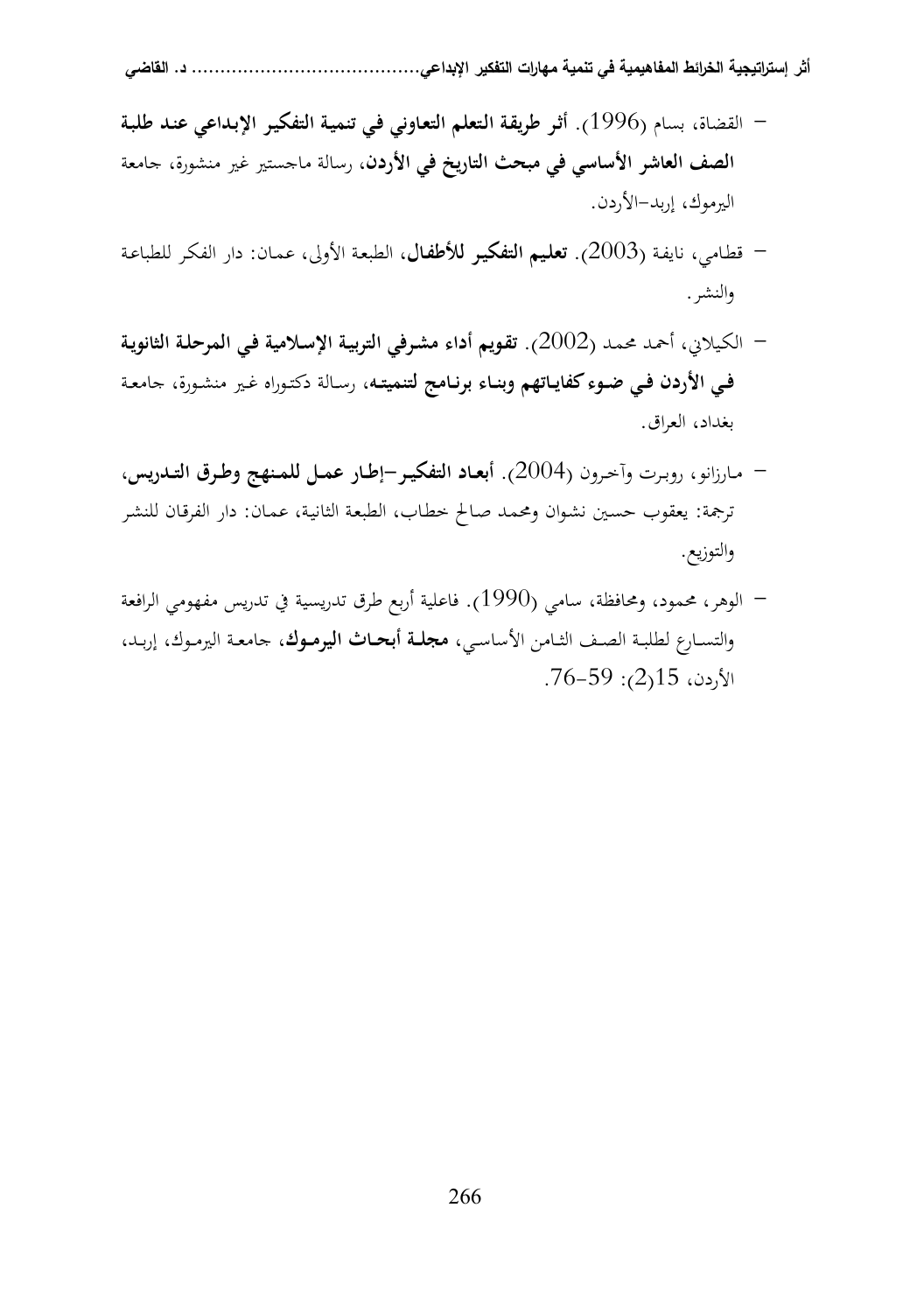**المراجع الأجنبية** 

- Ault, A. (1985). Concept Map as a Study Strategy in Earth Science, **Journal College Science Teaching**, 15(1): 38-44.
- Brown, S. (2000), The Effect of Individual and Group Concept Mapping on Students Conceptual Under Standing of Photosynthesis and Cellular Respiration in three Different Academic Levels of Biology Classes. **Dissertation Abstract International**, 61(4): 1272-A.
- Kinchin, I, (2000), From "Ecologist" to "Conceptual Ecologist": the Utility of the Conceptual Ecology Analogy for Teachers of Biology. **Journal of Biological Education**, 34(4):178-188.
- Mckenna, M. & Kear, D. (1990), Measuring Attitude Toward Reading: A New Tool for Teacher. **The Reading Teacher**, 43 (9): 627.
- Moreirak, A. & Marco, K. (1997), **Concept Maps as Tool for Teaching**, Journal College Science Teaching, 5 (8): 283.
- Novak, J. (1990), Concept Mapping: Useful Tool for Science Education. **Journal of Research in Science Teaching**,  $27(10)$ : 937–999.
- Novak, Joseph D. & Gowin, D. Bob (1995), **Learning How to Learn**, Cambridge University Press, New York, U.S.A.
- Okebukola, A. (1992), Can Good Concept Mappers be Good Problem Solvers in Science? **Journal of Research in Science & Technological Education**, 10(2): 53-76.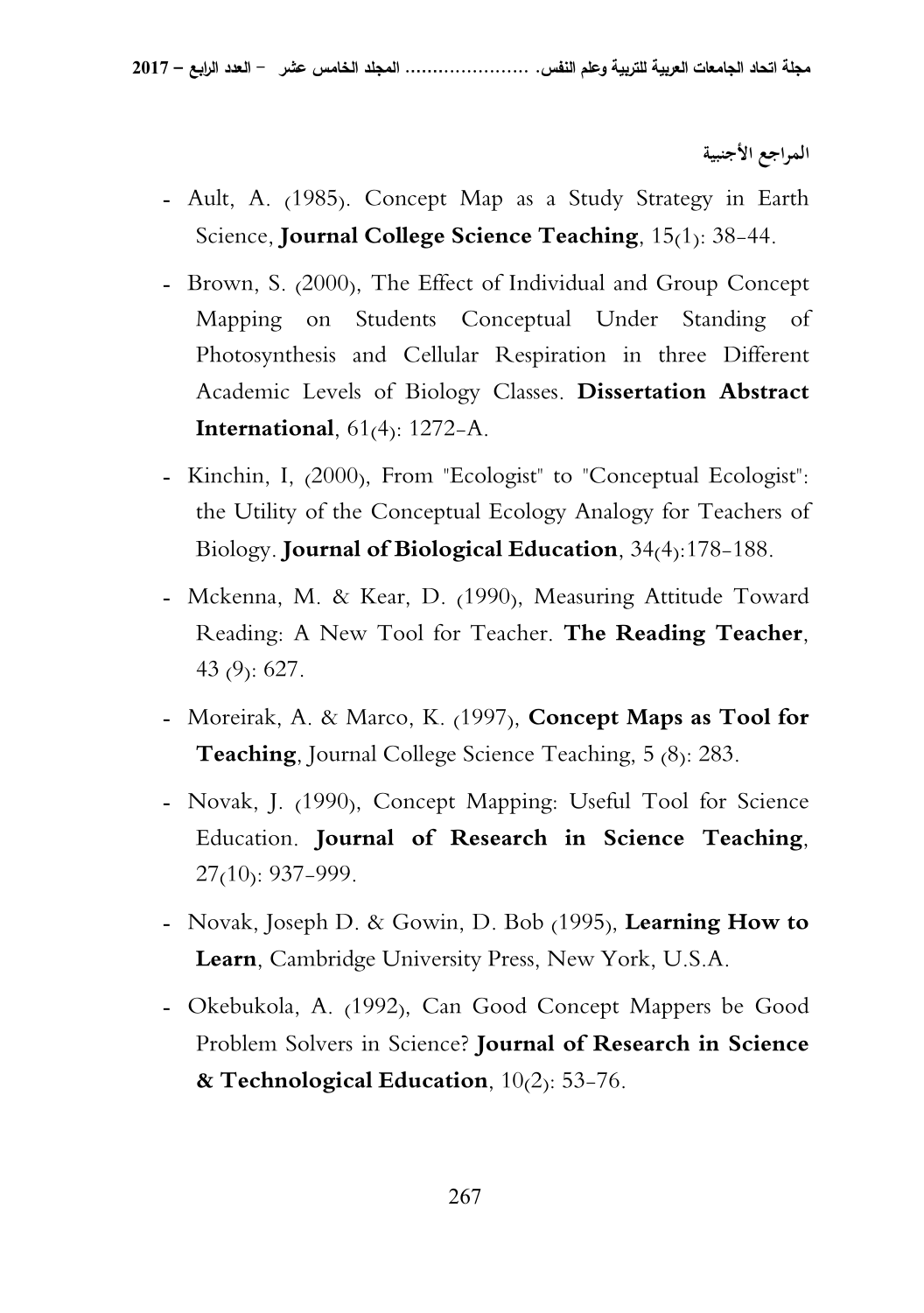- Okebukola, A. & Kegede, O (1988), Cognitive Preference and Learning Mod as Determinates of Meaningful Learning through Concept Mapping, **Science Education**, 72(4):489-500.
- Rice, J. & Samson, S. (1998), Using Concept Maps to Assess Student Learning in the Science Classroom: Must Different Methods Compete? **Journal of Research in Science Teaching**, 35<sub>(10)</sub>: 1103-1127.
- Ritchie, D. & Volkl, C. (2000), Effectiveness of Two Generative Learning Strategies in the Science Classroom, **School Science and Mathematics**, 100(2):00366803.
- Robinson, Bacon, W. (1999), A View From the Science Education Research Literature: Concept Map Assessment of Classroom Learning, **Journal of Chemical Education**, 76(9): 1179.
- Roth, W. M. & Roychoudhary, A. (1993), Using Vee Concept Maps in Collaborative Setting, Elementary Education Majors Concept Mapping in Physical Science Courses, **School Science and Mathematics**, 93(5): 237-244.
- Ruizprimo, S. & Havelson, R. (1996), Problems and Issues in the Use of Concept Maps in Science Assessment, **Journal of Research in Science Teaching**, 33(11):569-600.
- Sizmur, S. & Osborne. J. (1997), Learning Processes and Collaborative Concept, **International Journal of Science Education**, 19(10): 1117-1135.